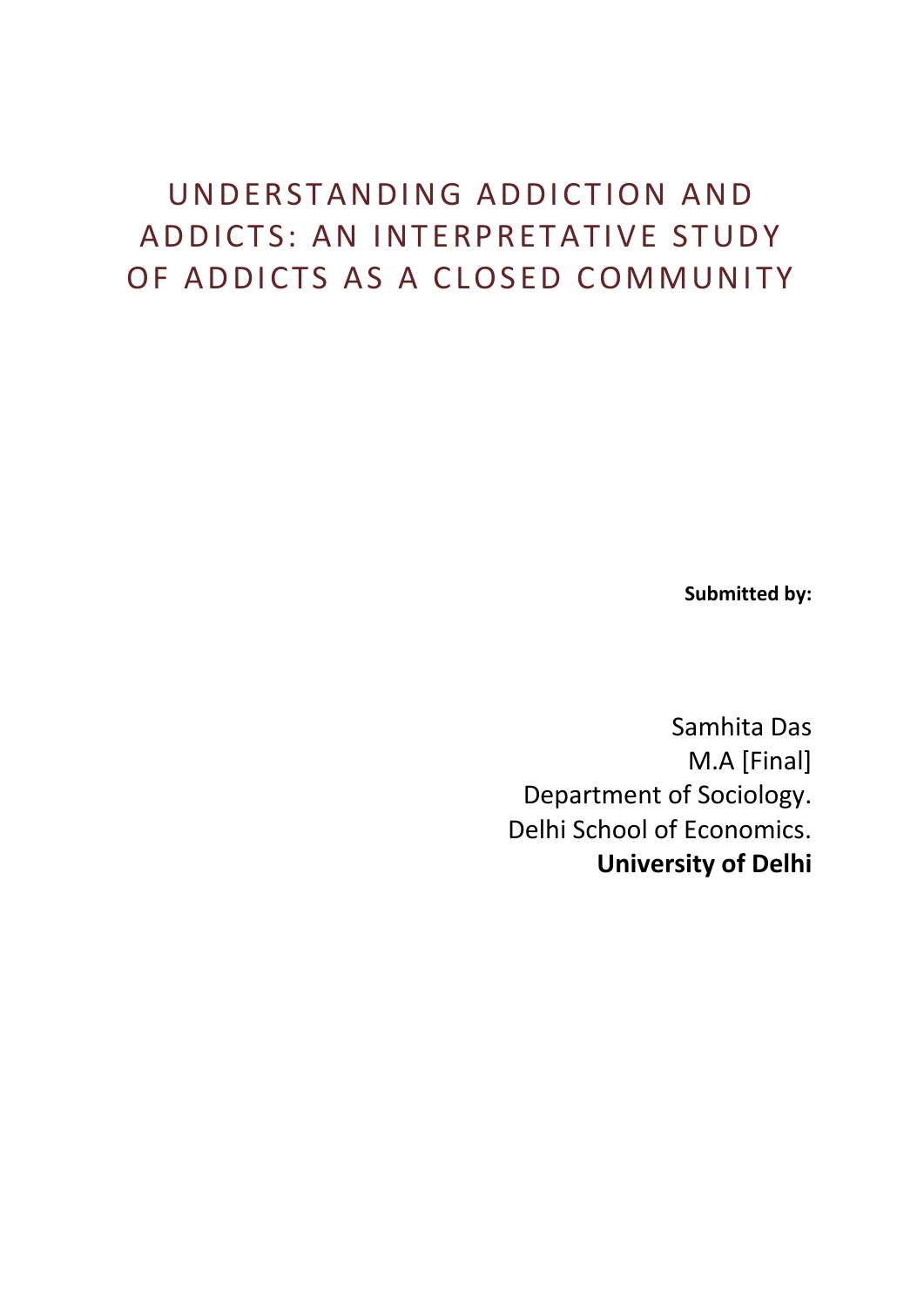# INTRODUCTION

Man is a social animal. He has been surviving ages on the basis of this instinct of socialization. Man tries to stick to it's own kind, as a survival strategy and also more or less to escape from a solitary feeling. Man since an early age, work in groups where every group has its own set of rules and values. A man in order to be a part of this group is conditioned to follow these rules and anyone deviating from these rules is out grouped or punished. With evolution of time communities emerged from groups with broader influencing character and a wider but rigid belief system. When man became its own follower, religion was born which shaped the value system and controlled man's imaginations of the realities of world. Hence societies constituting communities are built on a value system largely perpetuated by religion of a community.

Every society no matter big or small has certain norms, values and certain structure. And these norms and values are programmed by society by its various degree of alignment of power. For mead, that significant power lies in the hand of technology and science, for Alfred Shutz it is experiential history of knowledge and for Foucault it is the construction of power. As Levis Strauss' emphasised on the role of language to understand the relational functions of the society; this role of language not only allows a certain level of interaction, but also how a society builds up its own measure of boundary that delineates between the black and the white, the good and the bad, the right and the wrong. Language gives us the signifier and the signified. It thus primarily gives the source for differentiating, and the power to realise those characters which builds this difference.

This phenomenon of the signified by its signifier remains to be the unitary concept in construction of apprehending a society, be it a primitive or a technologically modified society. Thus what we land into the concepts of a normal, typified, preferred and systematically verified codes and characters of a society. A society where a certain set of characters or codes which meets the structured frame work falls in the category of "normals", Accepted and verified entities in Goffman's understandings. Others which do not fall under this category are discarded, differentiated, hidden or veiled in form of avoidance or ignorance. These subset of human population in the society falls under what Goffman calls them discredited or discreditable.

Foucault's work on governmentality and power is based on the concept of controlling the population of a society through its various means and measures. Evolution of mechanisms of power through different ages, through knowledge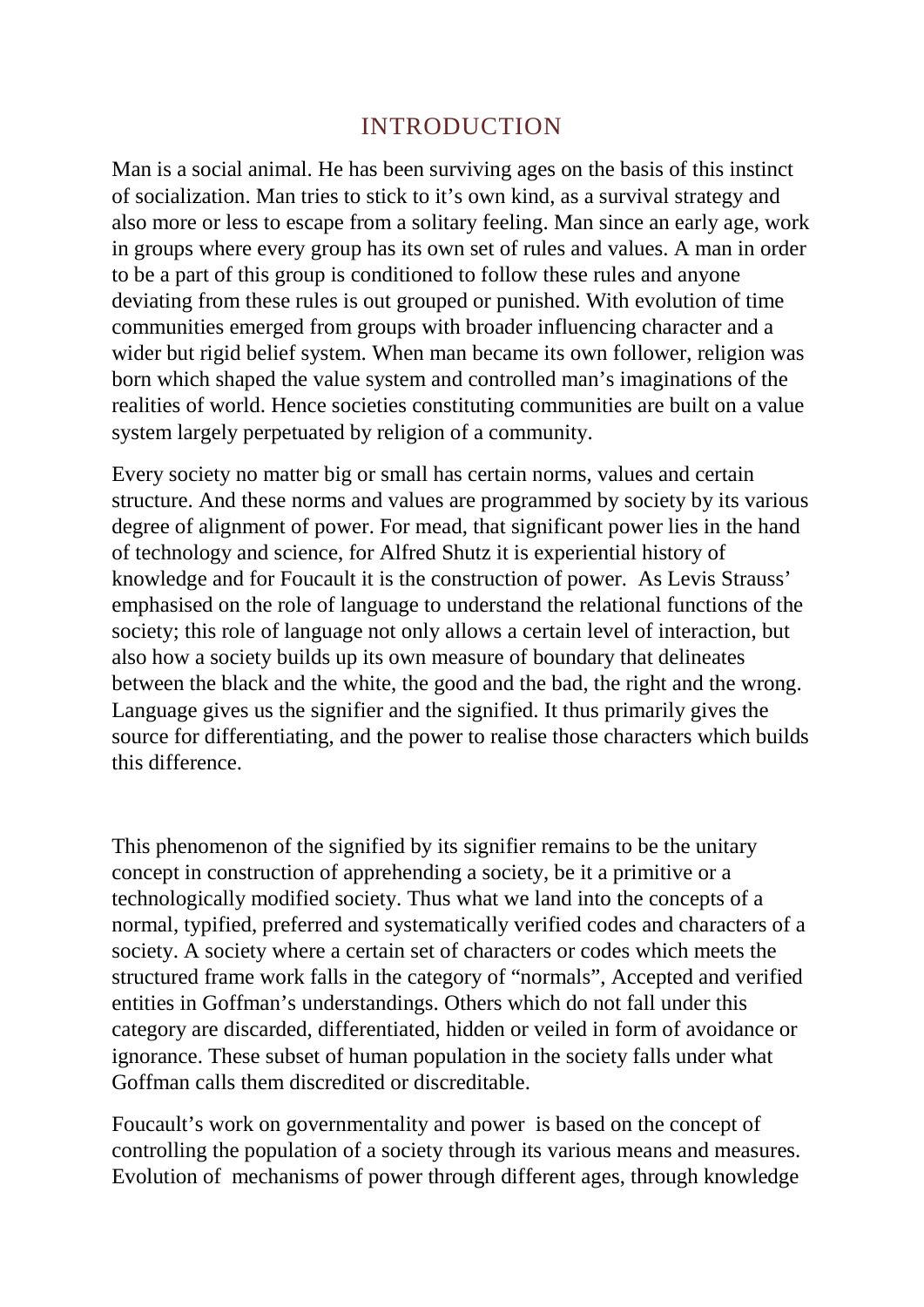and control of that knowledge to control a set of population, is elaborately described in Foucault's work.

Thus, what this paper will be putting forward through the help of my research is derivations of concept of stigma which forms the primary source of differentiation and separation in a society and also looks at the concept of knowledge driven power tries to control this section of society. How a certain form of stigma extends in its minimalistic scope to form a sense of alienation of certain section of the society, and this alienation results in the formation of a community.

For the above purpose I have conducted a study in a rehabilitation centre, where I was offered a 20 day intern program. Though my initial study was not based on an institutional setting, but working under a rehabilitation centre, brought me under the impression of recognising the existence of significant establishment of construction of an institutional set up throughout the life of an addict in association with these institutions.

The rehabilitation centre, gave me the primary database for my research. The institute opened me up a number of channels which made my research a complete ethnography. My work hence provides a microcosm study on a large section of closed community called the addicts. The institution not only provided me with information regarding the structure inside a rehab, but also became the source of information of the vast network of institutional setup outside the rehab which incorporates a large number of participation of the members of this closed community, such as the Alcoholic and the Narcotic Anonymous meeting groups. Further extending to the area of affected family, information regarding family groups, through personal interviews was obtained.

To verify and substantiate medical literature written on addiction, an interview with the head of the department of psychiatric ward of Guwahati Medical College was conducted which further enhanced the knowledge of my research, and gave my analysis of research another level of interpretative understanding.

Thus with the information and data collected from the above field, I have attempted to put forward an interpretative analysis of a section of the society, which fails to be recognised as a community in itself, but a sense of alienation and abruption in a normal behavioural life leads them to stick and work for themselves as a community in a whole. Though living in the virtual space playing a virtual role, these surviving addicts creates a certain space for themselves which encompasses new set of principles, values, knowledge and religion. Interviewing these recovering addicts and their families has centralised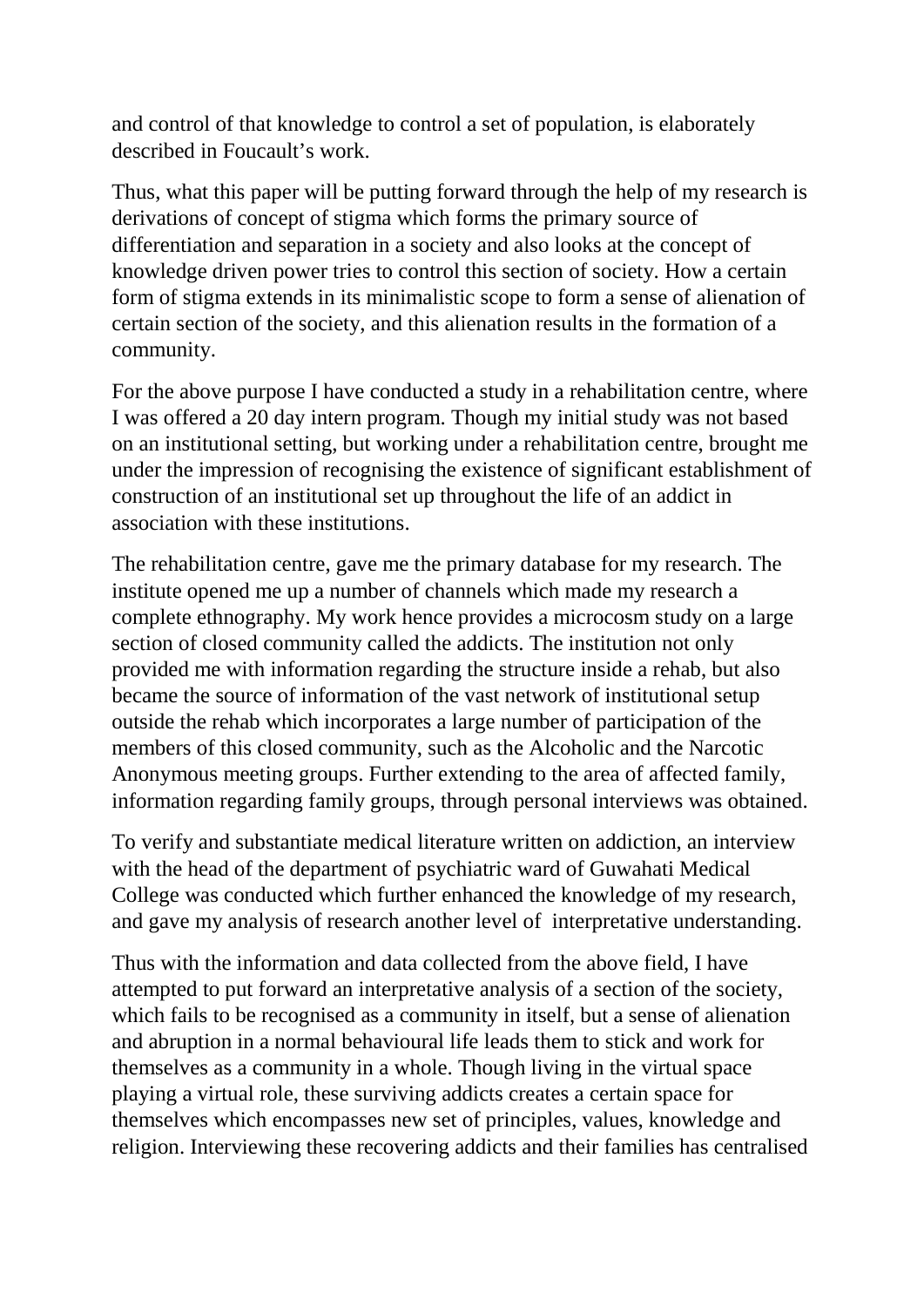my motive of study not on the composition of this society but the structure of interdependent network of a community inside a society and its functionality.

## WHAT IS ADDICTION

Prior to today's period where addiction is considered a mental and a physical disease, not much thought of clarity was given to the world of addicts. Stigmatization on the basis of moral conduct was vividly present and the only sort of explanation. Apart from discrimination and role nullification, separation was on the basis of human conduct and its productive capacity. And addicts were considered the non productive element in the society. This was the limit of analysing the life of an addict. Information beyond such a conception was not necessarily needed. Thus Goffman's stigma in this period remained a valid point.

The disease concept originated in the 1800 by a man in America called Benjamin Rush. It was after the disease concept was acknowledged by the major health organisations such as the World Health Organisation and American Medical Association, that its prominence of need for treatment gained impetus.

Though addiction can be of varying types, this paper will fundamentally deal with addiction in relation to substance abuse, such as drugs and alcohol. The major characteristic separating this form of addiction needs to be understood in the concept of manageability of life. An abnormal adherence to the chemical of choice which often leads to change in personality, alienation, non productivity and later to death, demarcates them from the rest of the understanding concerning addiction.

In the rehabilitation I conducted my study in, the constant emphasis of addition as a disease was substantiated by comparing it with diabetics. In their understanding, it is that after a person is diagnosed with diabetics, he needs to restrain from sugar intake and not the vice- versa. A similar type of equation is constricted in conceptualising addiction as a disease.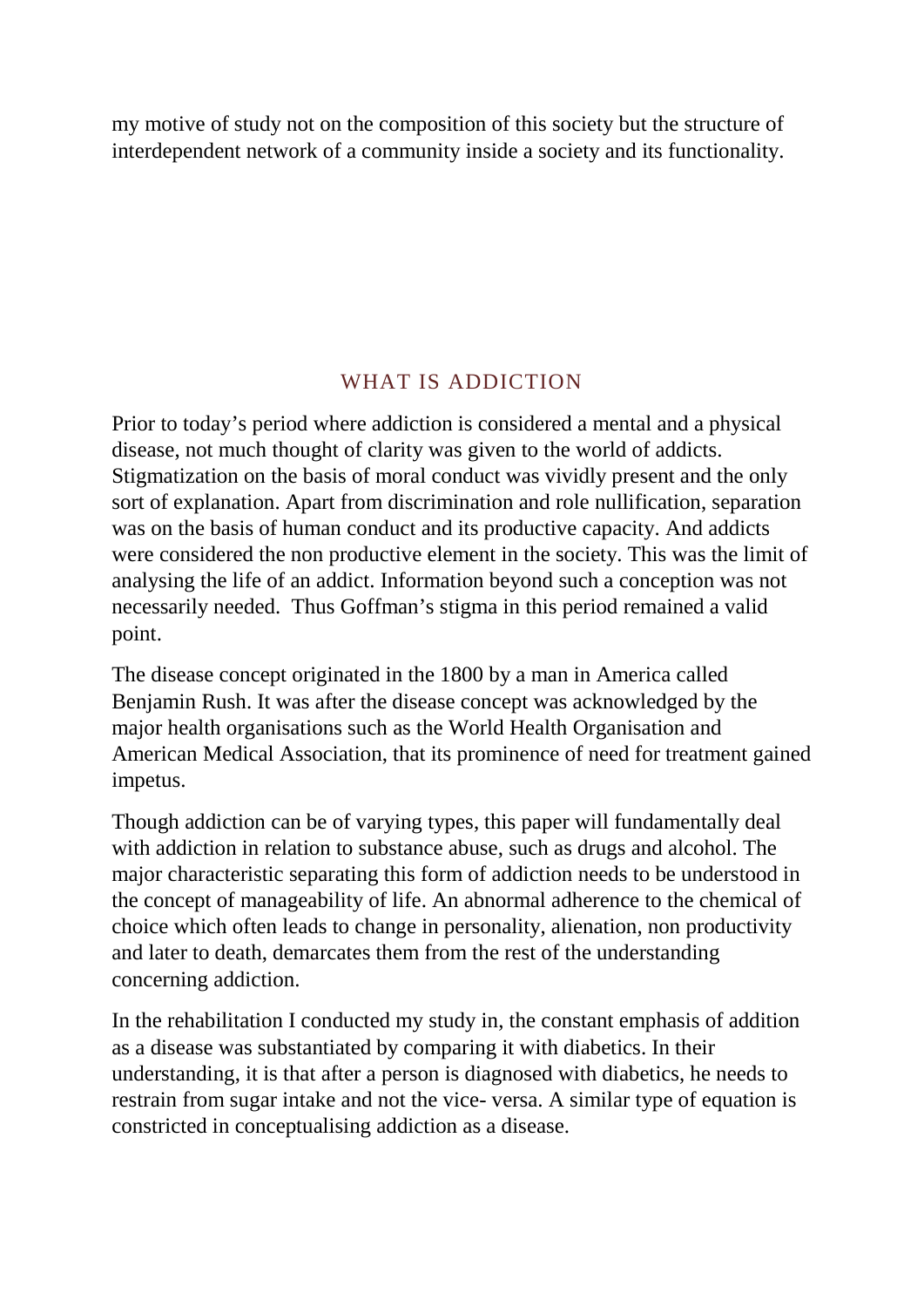Thus addiction like any other disease has significant traits, symptoms and treatments. The dual dimension of the treatment procedure will be explained in the later sections. The formative technical terms and symptoms is discussed in the next sessions, however the behavioural pattern of addiction can be addressed in this section.

As addiction is a gradual process, the symptoms and traits might take years to progress. In the extreme stage of addiction a person loses control over his urge. He slowly loses his social space to addiction. In the initial stage he faces a certain sense of discrimination due to his substance use, hence progresses towards alienating more and confining to his substance use more. He loses his productivity and self interest. Physical deterioration does not affect one's consumption. The inmates from rehabilitation centre kept mentioning the condition of them being helpless to their urge.

> "MY DEPENDENCY INCREASED OVER TIME. THERE WAS LACK OF MONEY. I STARTED MAKING MONEY THROUGH UNFAIR MEANS. I LIVED TOGETHER WITH A GIRL, AND USED TO SPEND HER MONEY. BY THAT TIME I BECAME A POLY ADDICT, BUT MY MAJOR DEPENDENCY WAS ON BROWN SUGAR. WHEN MY INTAKE INCREASED TO THE EXTREME LEVEL I WAS ADMITTED TO THE HOSPITAL WHERE I WAS DETOXIFIED AND WAS SUGGESTED REHABILITATION. BUT I ALWAYS MANAGED TO ESCAPE FROM REHABS. A FEW YEARS LATER MY FATHER DIED OF LUNG CANCER. I WAS OFFERED HIS JOB, BUT I DID NOT TAKE IT. WITH THE MONEY I GOT FROM MY FATHER'S JOB, I STARTED A BUSINESS IN DELHI. BUT UNDER THE INFLUENCE OF DRUGS I LOST ALL MY BUSINESS. IT WAS 2006 I HAD TO RETURN HOME, FOR MY BROTHER. HE WAS A CODEINE ADDICT. MY MOTHER ASKED ME TO TALK TO HIM ABOUT HIS DEPENDENCY. ON MAY 21ST OF THAT YEAR HE DIED OF OVERDOSE. AFTER THAT, IN 22 JUNE OF 2007 MY MOTHER DIED IN A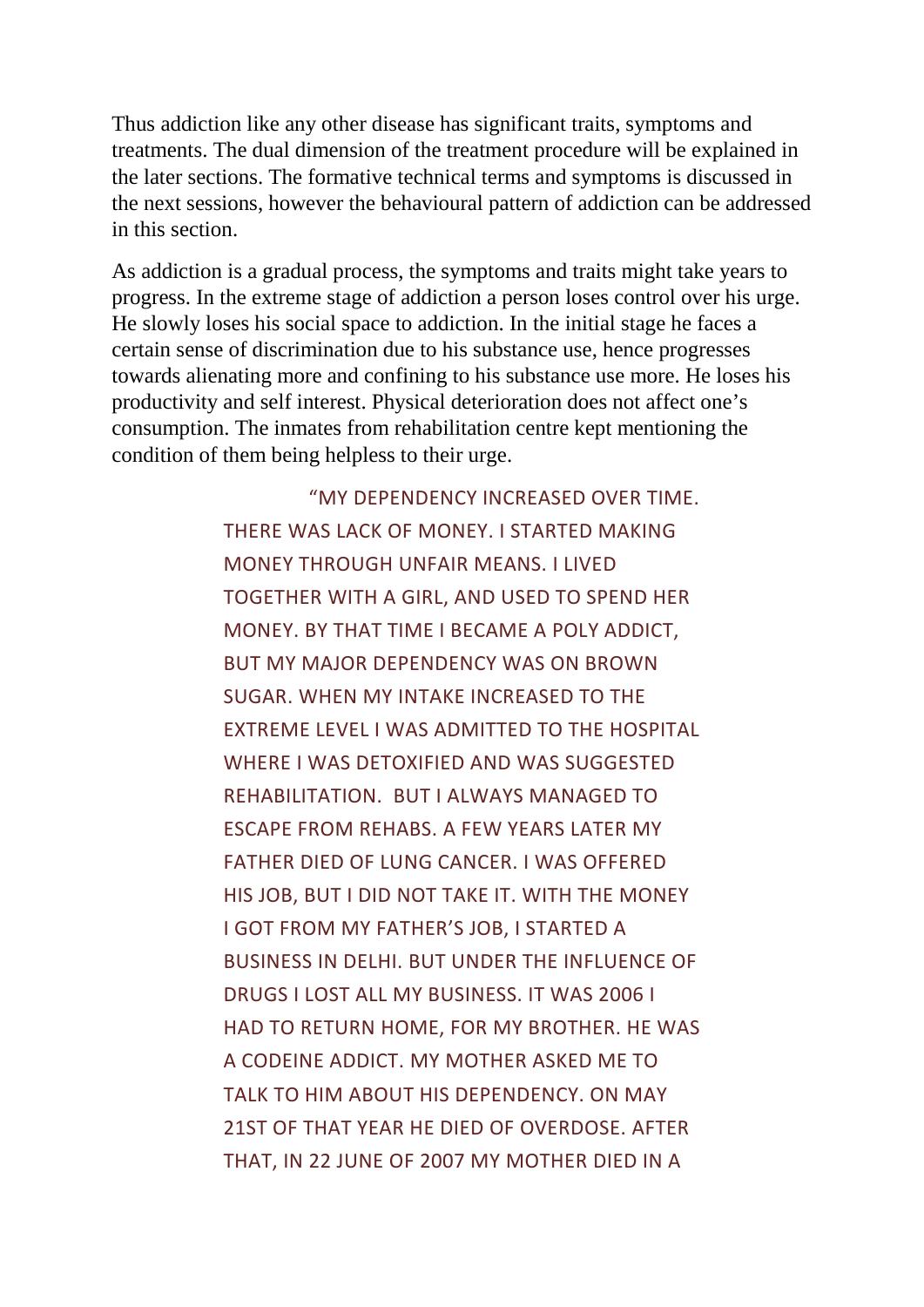COMA. SHE WAS SUFFERING FROM CHRONIC DEPRESSION AND WAS CONSTANTLY WORRIED. THEN I BECAME ALL ALONE. I SOLD ALL MY LAND AND TOOK ALL THE MONEY AND START INDULGING IN MY DRUGS. I SPOILED MY IMAGE, AND NOBODY CAME TO TALK TO ME AND AVOIDED ME. AT ONE TIME, FOR EIGHT CONSECUTIVE DAYS I DID NOTHING BUT TAKE DRUGS. ALL I DID WAS GO TO THE BATHROOM, TAKE DRUGS AND GO BACK TO SLEEP. I ATE NOTHING SOLID BUT WAS SURVIVING ON LIQUIDS. ONE MORNING, I WOKE UP OUT OF HUNGER. I HAD SPENT ALL MY MONEY TILL THEN AND HAD NOTHING TO EAT. THAT MORNING, MY HUNGER DROVE ME TO EAT THROWN-OUT FOOD LYING IN A DRY OPEN CONCRETE DRAIN. I SAW MYSELF AND SUDDENLY REALIZED WHAT I HAD BECOME. AFTER THAT I CRIED AND CRIED VERY LOUDLY, CALLING OUT TO MY MOTHER. THAT DAY WAS THE TURNING POINT IN MY LIFE."

Substance use in later stages, fails to stand as an action of pleasure, rather, it becomes a body's necessity and hence leads to substance abuse. The body's physical need becomes so large that they would go to any extent to get to their choice of chemical. Hence in most cases they take the path of deviance.

The rehabilitation centre absolves guilt of deviation as a condition of the disease. In a sharing session held in the rehabilitation centre, almost ever inmate in the house shared their feeling of regret of their prior actions and mentions that they never want to be in that phase anymore. Again in an input session they were given an exercise, which was to write a 'love letter' to their choice of chemical. Most of them wrote on their letters about how much they missed their substance, but still never wanted to go back to it. They clearly gave the impression of their chemical of choice being 'deceived lover'.

The disease concept of addiction is associated with the concept of addiction to be an incurable disease. Hence, the disease once conceived is carried throughout life. To maintain life manageability, an addict needs to suppress his traits and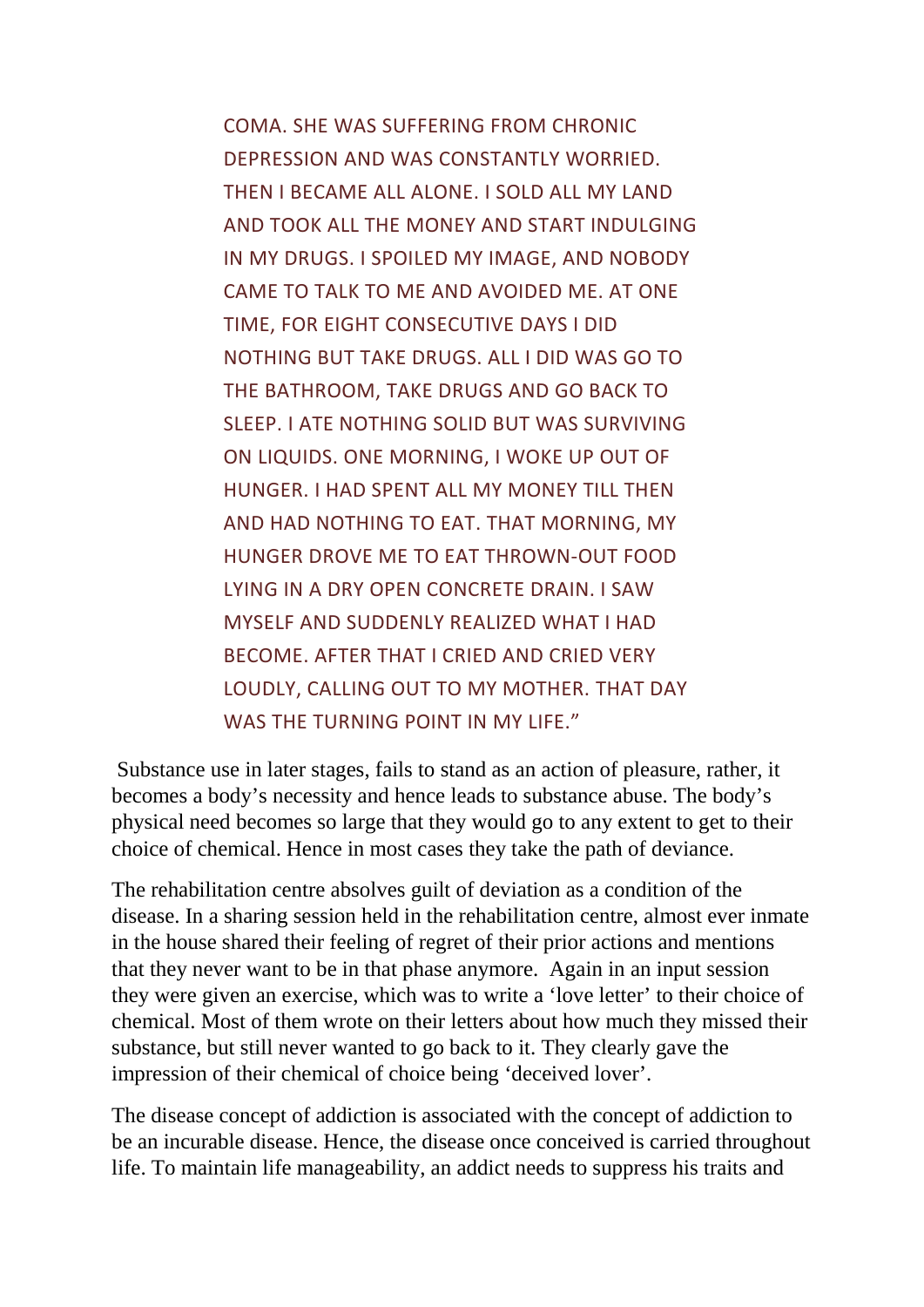symptoms of being an addict. Hence, addicts have to undergo a continuous process of recovery throughout their life. When questioning a recovering addict "so how long has it been since you recovered?" His answer was "I am not recovered. I am still in the process of recovery". The fact that this person has been abstaining from use since 10 years, his answer dreads an element of probability, illuminating the concept of addiction being an incurable disease. There is presence of constant craving, which needs to be suppressed through mental strength or medical procedure.

Hence the key understandings elaborated in this section, will be of use while reading through this paper.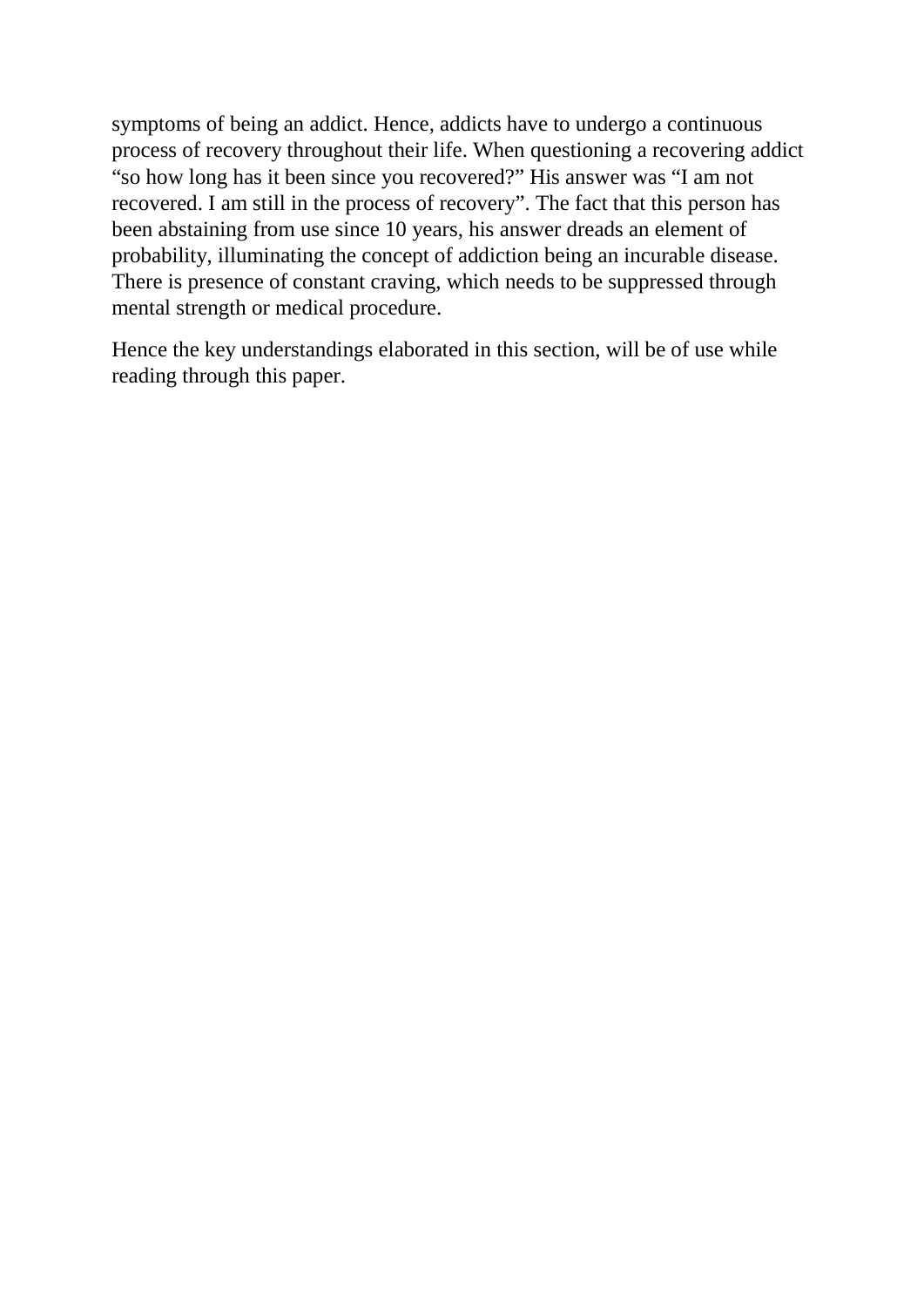ADDICTION TO A REHBILITATION CENTRE

*"GOD GRANT US THE* 

 *SERENITY.......*

*TO ACCEPT THE THINGS* 

 *WE CANNOT CHANGE*

 *COURAGE......*

*TO CHANGE THE THINGS* 

 *WE CAN AND*

 *WISDOM...........*

 *TO KNOW THE DIFFERENCE*

*This is called the serenity prayer, which formed the basic element of maintaining a spiritual and mental acceptance of themselves as addicts who need to surrender to greater form of power. This prayer is sung almost prior to every task that is performed, in the rehabilitation centre and hence has a ritualistic meaning attached. And therefore a complete total of 16 times a day this prayer is sung by the people in the rehabilitation centre.*

I entered the institution with a mental framework designed by Goffman's *'Asylum'*. Clearly Goffman's *'Asylum'* stood to perfection, when it came to the detailed and structured control of a routine life. Everything inside the institution was like a parade, following the same drill for months, until it was time for them to leave. However, this sort of controlled atmosphere was explained to be programmed intentionally by the authority members. In an input session which was conducted every day in the morning, a counsellor justifying this structured program of control said that*, "when a person remains under substance abuse, he lives in an unstructured life, where the system of routine does not exists. And this routine life is brought back essentially by this sort of arrangement of a systematic structure in the daily life, inside a rehabilitation centre."* Thus, certain impositions were made on the inmates. For example the inmates were given daily work, such as cleaning, working in the mess. A sense of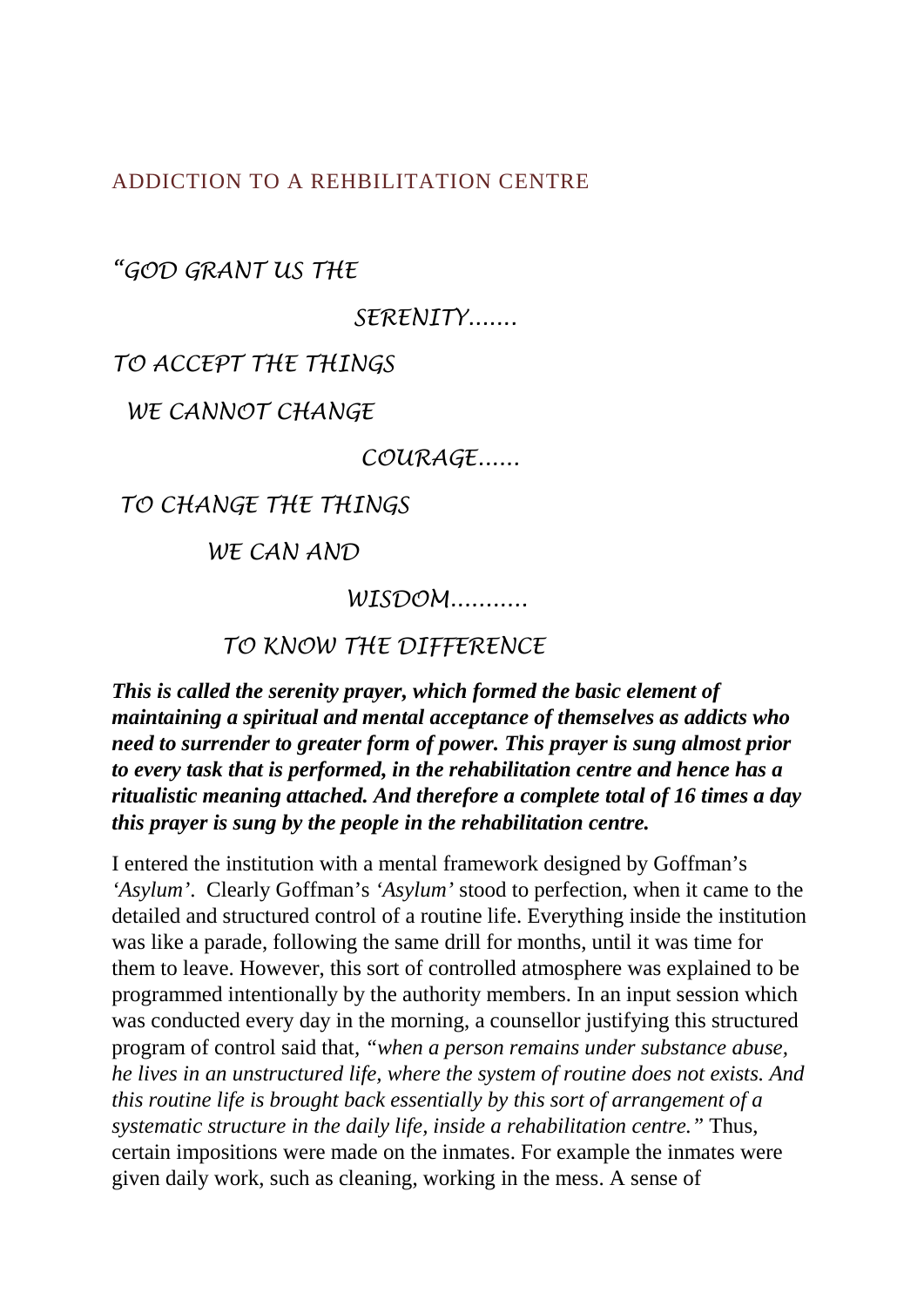participation was clearly imposed on the inmates through given set of duties every day. There was a time when a counsellor had asked an inmate to clean his apartment in the rehabilitation centre and the inmate willingly undertook the task. So this sort of a process clearly asks the inmate to come down of his hyped psychology to a submissive character which was build during his time of substance abuse. Thus the daily routine structured in the rehabilitation centre had a meaningful purpose attached to it. Physical labour was seen to be awarded and appreciated by the supervisors. For example on the 4thof June which is celebrated as the world 'yoga day' was also celebrated by the institution, when five of the inmates were asked to perform yoga along with the yoga instructor, as an act of performance for viewers to watch, as yoga formed a part of their daily routine. At the end of the whole program they were given bidis as a sign of reward. The inmates were not allowed to possess any other material things accept from basic necessities such as clothes, shoes, etc. They were made to abstain from outer worldly material pleasure. In these circumstances bidis became a luxury. Rewarding bidis became a symbol of acknowledging a person's hard work or a satisfying performance. However, later the inmates were made to surrender the bud of the bidis after use.

However, what was less obvious was the alteration of identity. People knew each other by names. Though the inmates in the session were only for three to four months, the people in authority were constantly trying to know the patient better at a personal level.

When attending a conference of world anti drug day on  $26<sup>th</sup>$  of June, a recovering addict, who was requested to share his history as a recovering addict firmly and confidently, mentioned addressing to the doctors present in the auditorium, that *"I am the book; you're searching for to read. I have everything you want to know. I know what recovery is, what is relapse, what are the psychological effects."* Addressing to his statement; the counsellors in the rehabilitation centres are all 'recovering addicts'. The term recovering addicts as mentioned above defines addition as an incurable disease and hence addicts are always living under the process of recovery. There is an absolute chance of an addict at any point of his life, even after maintaining complete abstinence for years to relapse. Thus, people who are treating these patients facing from a mental and physical disease are non professional yet highly experienced individuals who were also patients at some point of time in their life. They are still diseased and sick but managing to maintain a life with the disease. However, before joining as a counsellor in a rehabilitation centre the counsellors were given an training, which made them familiar with literature in use and also the methods in use.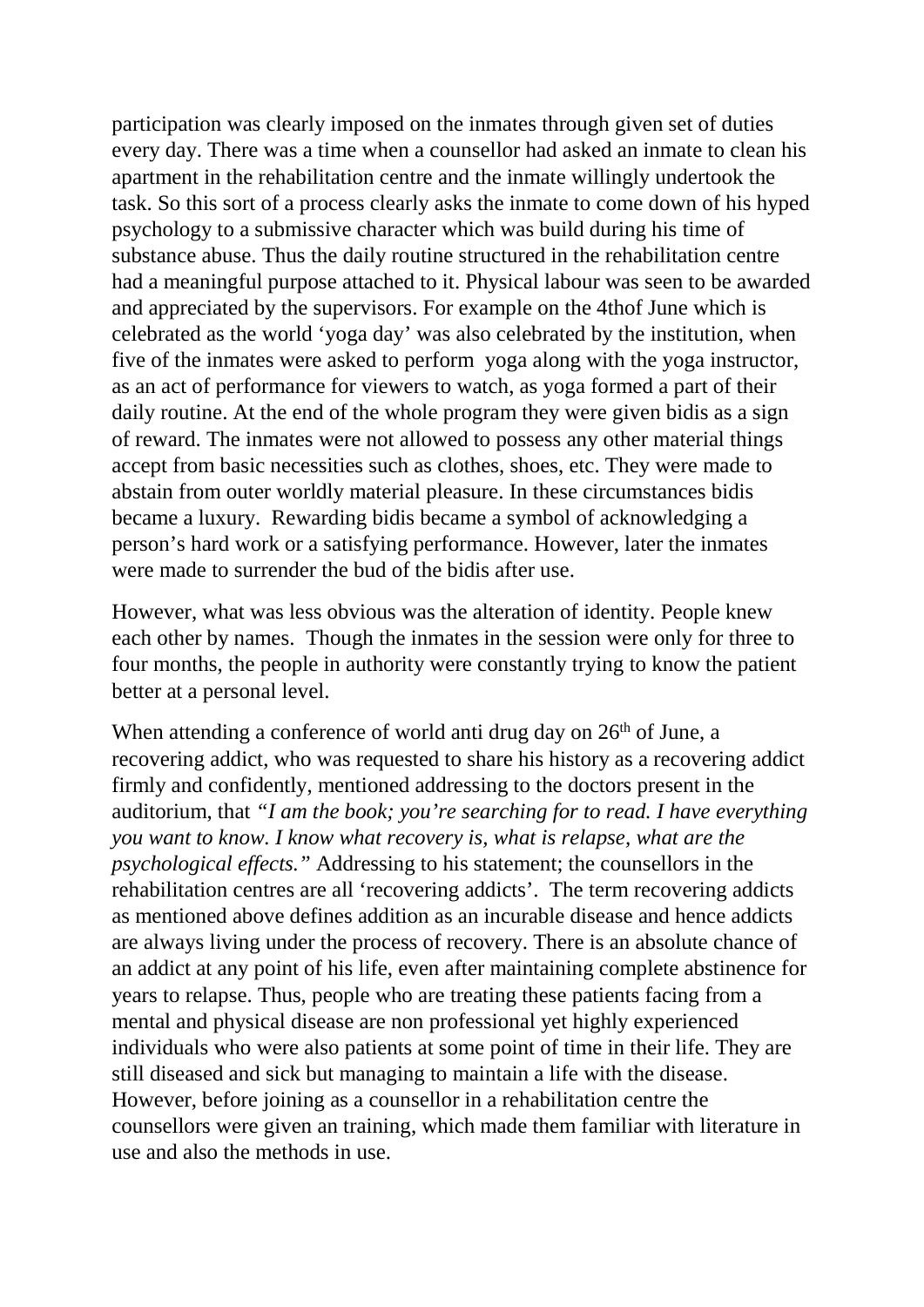Hence, the people working for the rehabilitation centre are manageable addict. Thus they know not only how to manage addiction but also how to manage an addict.

Looking into the whole atmosphere inside this rehabilitation, I found that people in charge were friendly with each other and to the inmates; the inmates had respect for the persons their counsellors, as they eventually became the image of an ideal 'role model'. However the factor that there was comparatively lesser number of inmate capacity in the institution made the building up of personal relationship practically possible. Thus loss in personal immediate identity was not significant in this case. However, alteration in moral identity was significantly overtaken by the methods used in the rehabilitation centre.

As I will be elaborating in the next section, the fundamental instrument undertaken by the rehabilitation centre is the 12 step Program. Clearly their whole structure of routine was guided by the 12 step program. The 12 step formulated a very integral part of their recovering therapy, which affected their moral, spiritual, physical and social conduct.

The patients were admitted in the institution either voluntarily or involuntarily. The individuals who willingly came to the rehab for the reformation process were left with no other hope than to recover. Most of them had lost everything, from job to family to social respect. When addiction became a weight they had to carry around with their self identity, they learnt they needed help. This fact of the feeling of helplessness strengthens the concept of disease. At this point of time an addict have no moral control over their urge to take the chemical of their choice. Thus diseased!!

On the other hand there were inmates who were involuntarily admitted to the rehab. They were brought to the rehab by their family or request of their family, in which case, the authority members went and picked them up (from bazaar, addas, home) and brought them to the rehabilitation centre. In cases like these, where involuntary admissions, were made, the patient develops a form of anger towards his family members, which later in this input sessions were addressed to by the counsellors and learnt to be dealt with.

Like Goffman suggested in his writings, everyday in the institution was firmly structured by a fixed routine. The inmates had to follow these routine with outmost precision.

Every day started as an early wake up day where inmates had to attend a yoga class. Yoga also formed a very important step in their entire treatment therapy.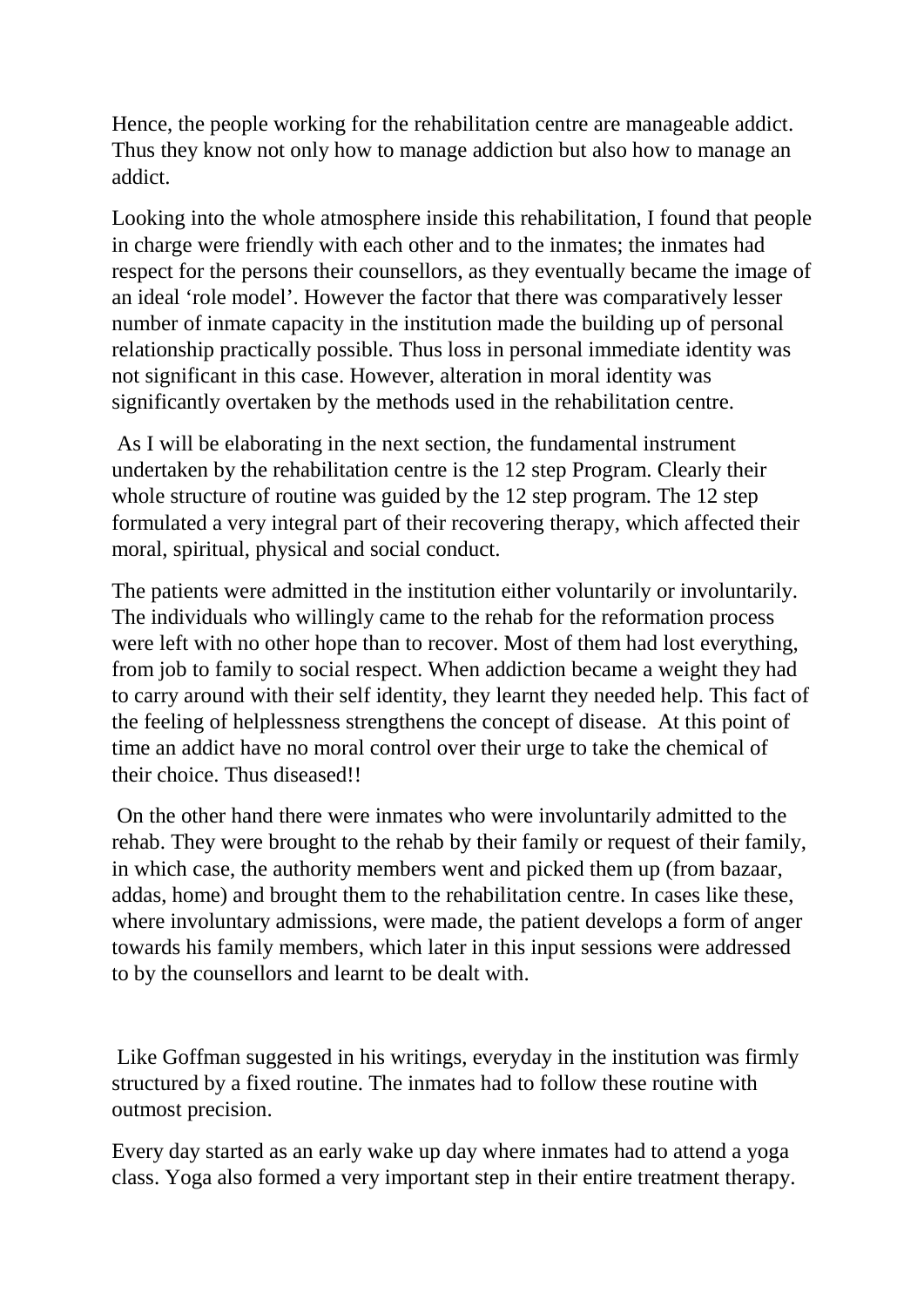Yoga formed a strong component in recovery, which helped faced physical and mental withdrawal syndrome. When asked to the inmates, they mentioned about the improvement in their physical well being. The loss of health which was the consequence of their addiction was being very slowly recovered. A second person mentioned about his constant state of tiredness improving. One can eat well and sleep well, a basic necessity which they were deprived of when they were under substance use. Helped them to concentrate on particular thing on which they were working on. The physical imbalance of the body was slowly recovering. Yoga helped the body to adapt new and normal way of living

The yoga class was followed by input sessions. These input sessions were like a tutorial class where the counsellor used to discuss with the inmates about the various dimensions of addiction, such as causes of addiction, effects of addiction, how to prevent relapse, how to detect the process of relapse, how to detect character and personality defect, management of emotions such as anger, pain, craving, addictive thinking etc. These inputs programmes were categorised under specified input sessions such as 'relapse prevention plan', 'addictive belief system', 'maintaining our faith', 'accepting life', methods to stay sober'. The input session formed the base-line for the recovery process. Various literature texts were the source of these input programs.

In the input session constant emphasis on the disease concept virtually took away the blame from the moral conduct o f the addicted. The constant implication of the phenomena of addiction, as losing control over one's behaviour, actions and consequences was thoroughly made. It broadly helped a person live his life in a guilt free space, through framing uncontrollability and unmanageability as the symptom and consequence of a disease. Thus measures to treat addition were one through the firm belief of addiction to be a chronic disease; a disease which cannot be cured but only prevented. And this prevention was being the ultimate target of the input session.

After an input session, there was a discussion class, where inmates were allowed to talk or share their personal experiences relating to the subject that was discussed in the input session. They had to not only internalise the theoretical knowledge provided by the input program but also analyze its material with respect to self experience or memory of past life. Thus the inmates through this analytical exercise were made to be the spectator of their own past, which helped them realise their personal experience with addiction. When listening to the inmates talk about their own version of the taught literature, a lot of agreeable comments in relative to the input session were put up. Thus the input session basically encompassed all the components, dimensions of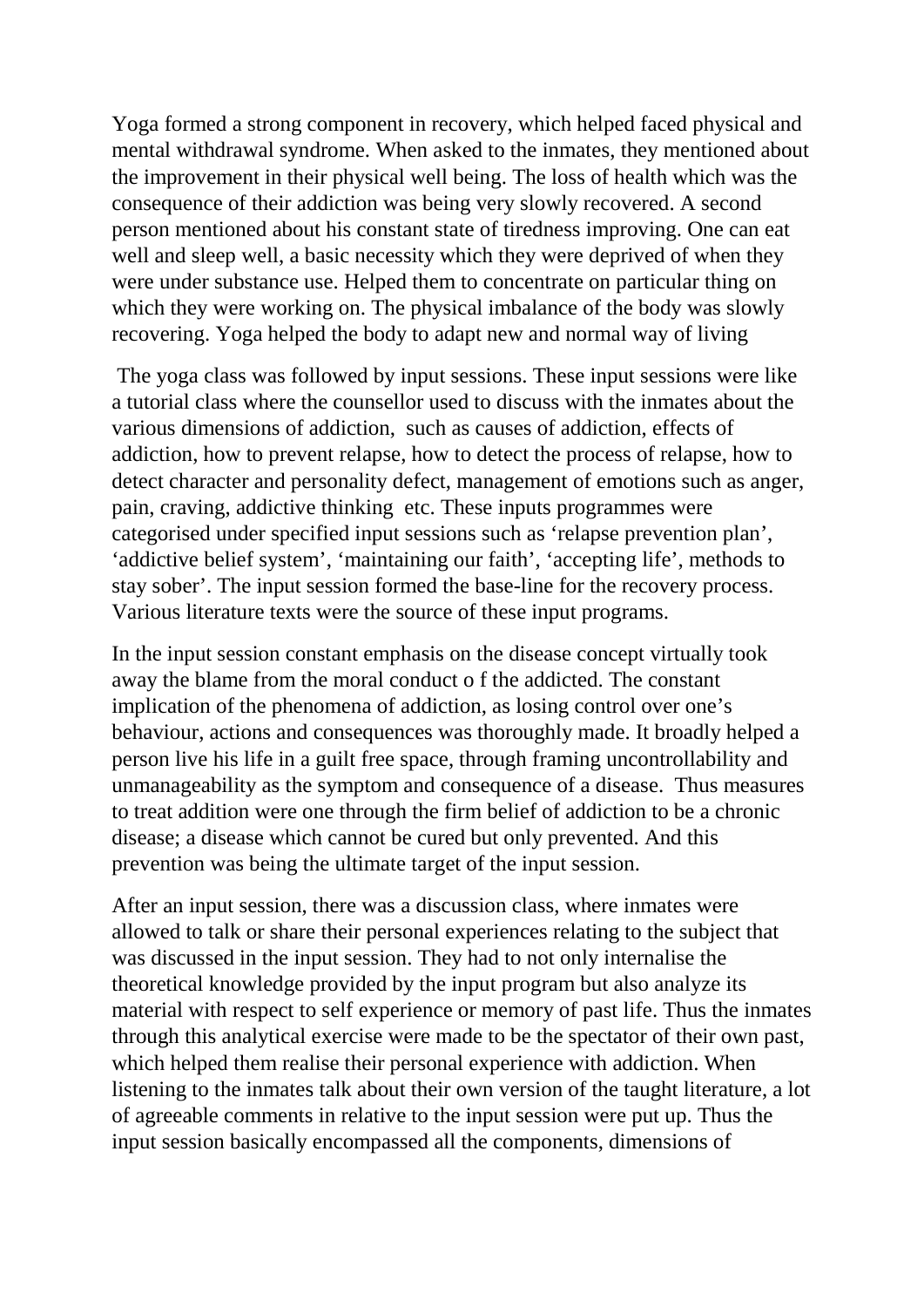addiction which produced a common lens, through which addiction can be comprehended and understood.

The literature which was taught in the input session, was aiming to systematize and frame out every componential factor of addiction or in fact the life experience of an addict. Since large number of these literature was written by recovering addicts, thus physical, psychological and spiritual conflicts and managements, were precisely arrested in the literature. Exposure to such a commonality of experience in the literatures, gave them a sense of normalcy or maybe better chance to accept their limitations, which lead to loss in self control, caused unmanageability and a destructive life.

After the discussion class, there was a reading session, where inmates were basically asked to read books or their respective choices. Basically, this time though reminds me of the library period we used to have in school. They basically ended up talking, and those who wanted to read, read. But the main intentionality of this session was, basically to build up a level of patience which was completely frozen during addiction. Reading needs patience, and hence this session too was aimed at building a lifestyle posture, which helps maintain recovery.

In the evening there was inventory session, where the inmates were asked to write their daily inventory. Their daily inventory consisted of re-evaluating and recapturing their life, thoughts and actions on a daily process. This method is mentioned in the  $4<sup>th</sup>$  step o the 12 step routine. This step aims at the necessity to work on self inflicted limitations, which builds up a view of correcting self before blaming exterior environment. However these sessions were evening sessions and the outside interns were not allowed to occupy that space or time. In the evening session, the in mates relaxed, played music, and had fun time, where the creative part of an individual was given space to be expressed.

Hence working for the rehabilitation centre though brought out a sense of understanding of how a particular de-addiction centre works. Though this institution might not represent an entire microcosm of the rehabilitation centres in the world, however it gives us a clear picture of a set of procedures and mechanisms working inside rehabilitation centres.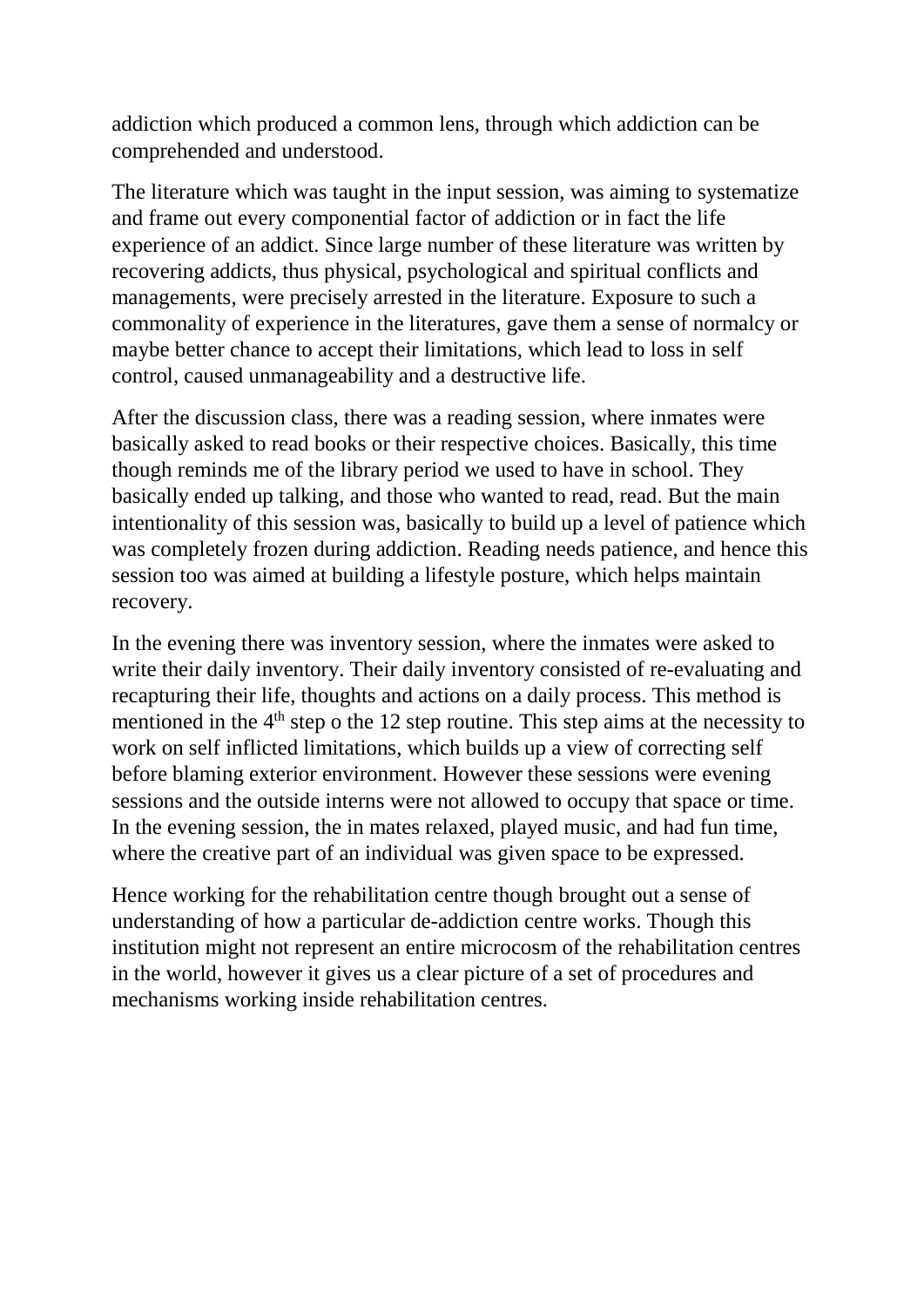## INTRODUCTION OF 12 STEP PROGAMME

Most of the rehabilitation centre uses these 12 steps as a guide to their therapy. The 12 step program first introduced by the alcoholic anonymous group and then later adopted by the other addiction altering programmes such as the narcotics anonymous and the ALANON and ALATEEN meeting groups, forms a solid structure of principles which needs to be strictly maintained by the members of each of these groups. It is overwhelming to witness such strong authoritative quality of this program which dictates the moral and physical conduct of the individual throughout his life as an addict. An addict after his rehabilitation is strongly advised to adhere to the 12 step programme. The literature written by this set of a closed community vividly maintains these 12 steps, as tradition, as a guide, as a recovery program and significantly as a religion in itself.

The following are the 12 step Programme

- *We admitted we were powerless over alcohol - that our lives had become unmanageable.*
- *Came to believe that a Power greater than ourselves could restore us to sanity.*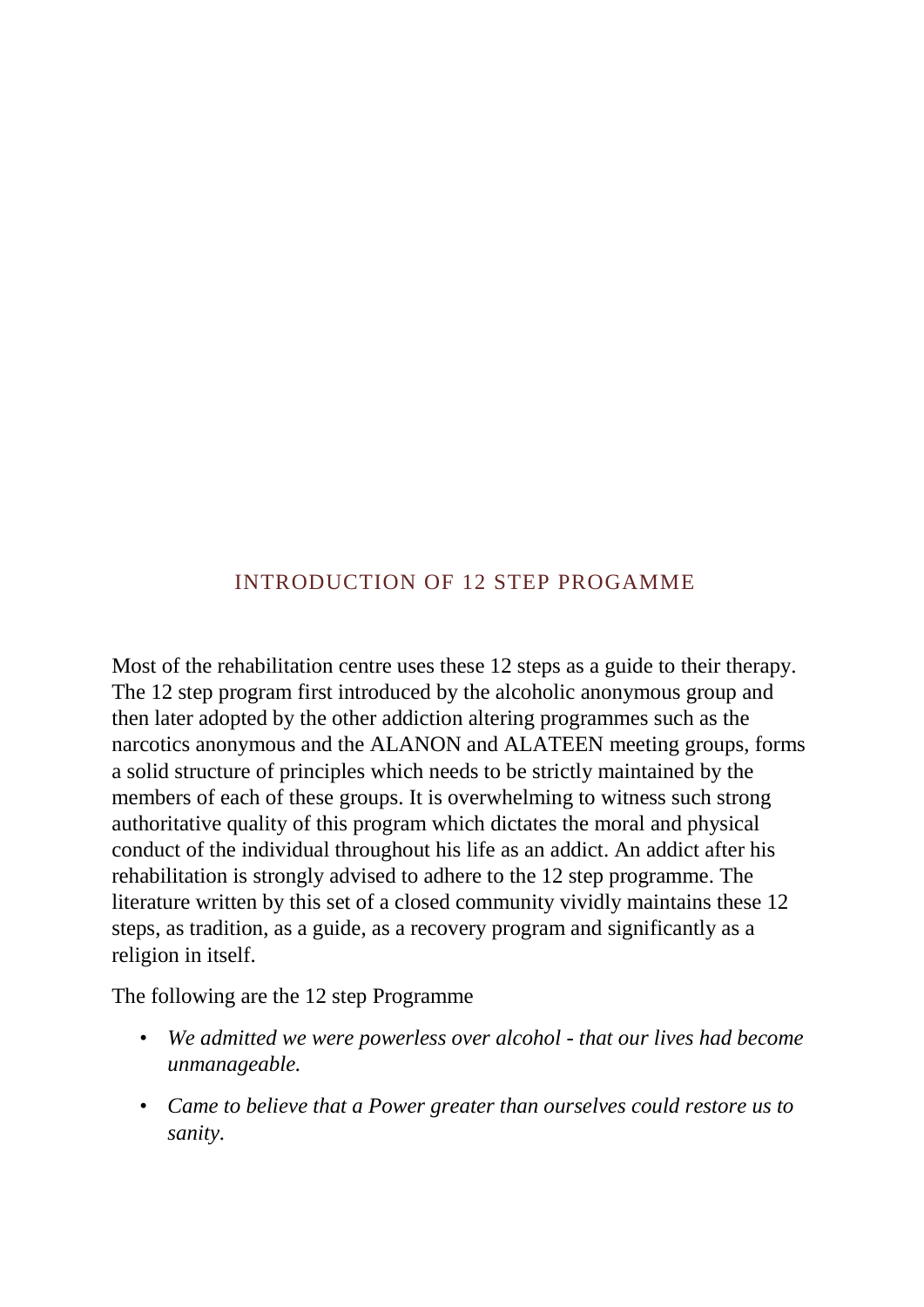- *Made a decision to turn our will and our lives over to the care of God as we understood Him.*
- *Made a searching and fearless moral inventory of ourselves.*
- *Admitted to God, to ourselves and to another human being the exact nature of our wrongs.*
- *Were entirely ready to have God remove all these defects of character.*
- *Humbly asked Him to remove our shortcomings.*
- *Made a list of all persons we had harmed, and became willing to make amends to them all.*
- *Made direct amends to such people wherever possible, except when to do so would injure them or others.*
- *Continued to take personal inventory and when we were wrong promptly admitted it.*
- *Sought through prayer and meditation to improve our conscious contact with God as we understood Him, praying only for knowledge of His will for us and the power to carry that out.*
- *Having had a spiritual awakening as the result of these steps, we tried to carry this message to alcoholics and to practice these principles in all our affairs.*

The above twelve steps clearly give a broad evidence of the principle of powerlessness over one's conditions, which needs to be submitted to a higher power in form of god. The religious content of the twelve steps clearly looks into the fact that, addicts in the life of recovery, needs to surrender to the idea of a greater god, who will restore their life back to normality and sanctity. Spiritual healing forms a very strong vector in the dimension of recovery process. These 12 steps holistically work for the alteration of self as a whole, and not just the addicted part of it. Hence, a person who is acquainted with these set of closed communalised group or a matter of fact the literature written or followed by these groups needs to accept and imbibe a certain way of living their lives, which ultimately separates or rather distinguishes from the normal set of crowd.

Thus surrendering to the idea of a higher power or god, consciously or unconsciously, undergrounds the feeling of guilt, shame and let a person come out of a feeling of stigmatization. Surrendering to a higher form of power,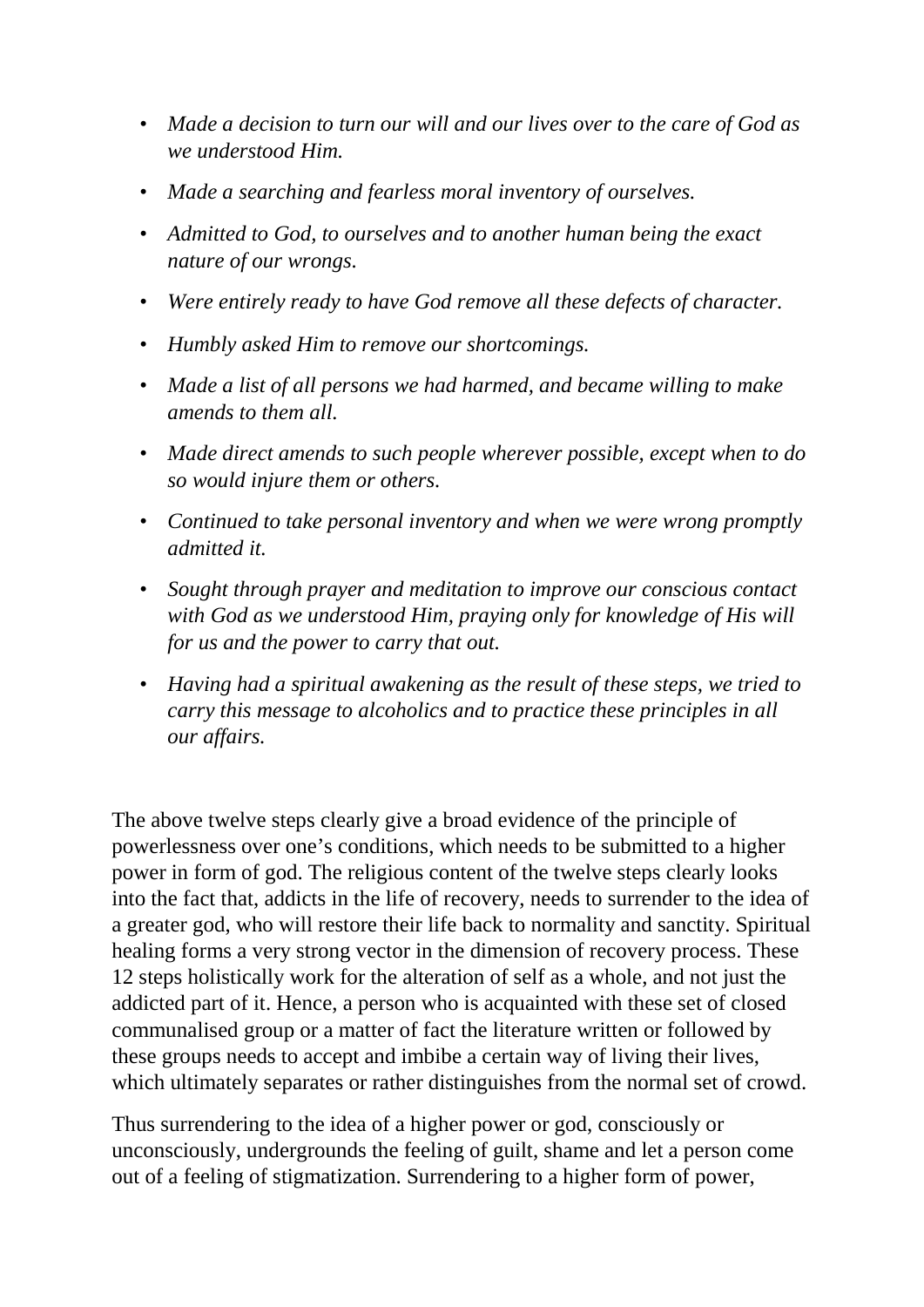allows an addict to at some level feel religious and not sinned. In an input session, the counsellor once mentioned to an inmate regarding his addiction as a will of nature. He clearly stated that becoming an addict was never an addict's fault. The dismantled concept of addiction as a moral conduct was firmly put up. Nor the consequences of wrong doing, remains to be a moral fault. It is the condition of the disease which makes them criminals. Hence one needs to look into such conditions to put up a space of judgement or a mindset regarding addicts. Thus the idea of god or any form of higher power brings in the construction of justified position in an addicts life.

Surrendering to higher power brings in the feeling of trust and a form of religious sentiment to the life of an addict. An addict during his time of substance use separates oneself from the norms and values of society. He becomes a complete stranger and a dislocated entity of the society. Thus the bridge between the individual and the society breaks. The belief in higher power, brings in a commonality, which in some way creates a little space or a sense of courage (through a strong form of religious belief), for a person to enter into the set form of society.

Thus the above mentioned steps and programme as mentioned above is seen to be imbibed within a recovering addict like blood in veins. Though this sort of concept might build up an understanding of the twelve steps as a curing device of addiction, but unfortunately it is not. As already mentioned earlier, medical science, WHO and all other health organisations in the world declared addiction as an incurable disease, the alcoholic anonymous also structured the entire written and propagated dialogues, with the same concept in vision. Alcoholism/ addiction are incurable hence any individual belonging to this set of groups needs to priory maintain these 12 steps, throughout their life.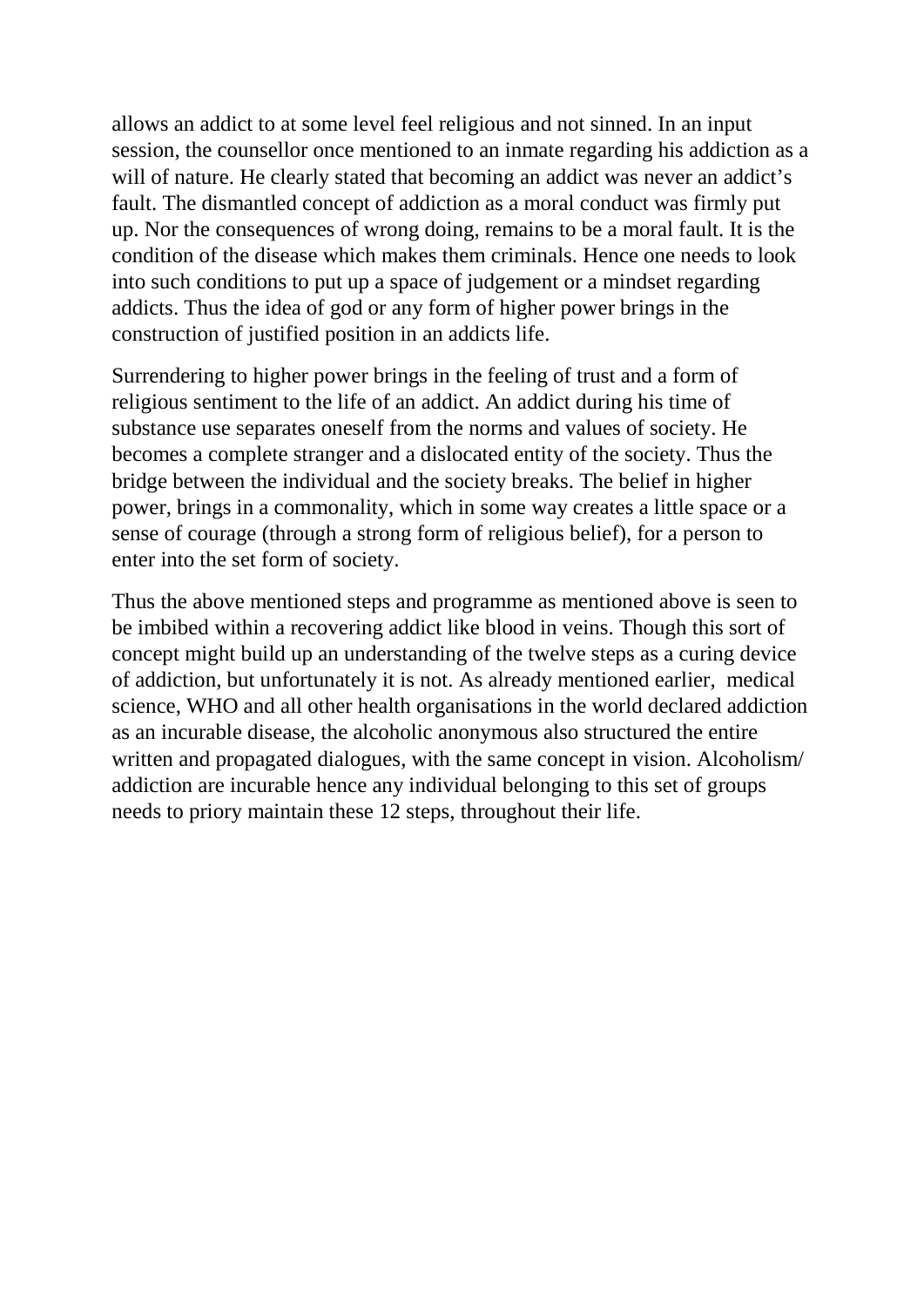## ALCOHOLIC ANONYMOUS AND NAROTIC ANONYMOUS MEETING GROUPS

The concept of addiction as a disease though has been acknowledged by a formal society, but isolation and confinement for this closed set of community from the real outer world has been weakened but not completely dismantled. The sort of confinement established by this section of people can be elaborately seen in the terms of establishment of meeting groups, which provides fellowship (in terms of membership) to people coming from the same or near about same background of addiction. There was a thorough witnessing of the emphasis of staying in contact or in association with a mentor or a counsellor, after leaving a rehabilitation centre. The people leaving the rehabilitation centre were suggested a compulsory 90 day attendance in the Alcoholic Anonymous or Narcotic Anonymous groups along with regular visit with his sponsor. This process of regularity in association, according to them dictates the recovery of a person. As recovery seemingly is a continuous unending process, one cannot get out of the fact that he or she suffers from a chronic and acute disease of addiction. It is made to believe through various agencies such as literature, input sessions, and counsellors, that only a constant relation with this circle of institution creates a better chance of recovery.

Thus what was seen in the rehabilitation and other areas is that, after a process of successful maintenance of recovery, these learned and altered addicts get involved in the same circle, as counsellors, as supervisors, as project directors, as mentors. When interviewing the person , who has also been under recovery and maintaining abstinence since 10 years ,positively stated, that he is lucky and thankful, for being an addict in his earlier life, because if he was not then he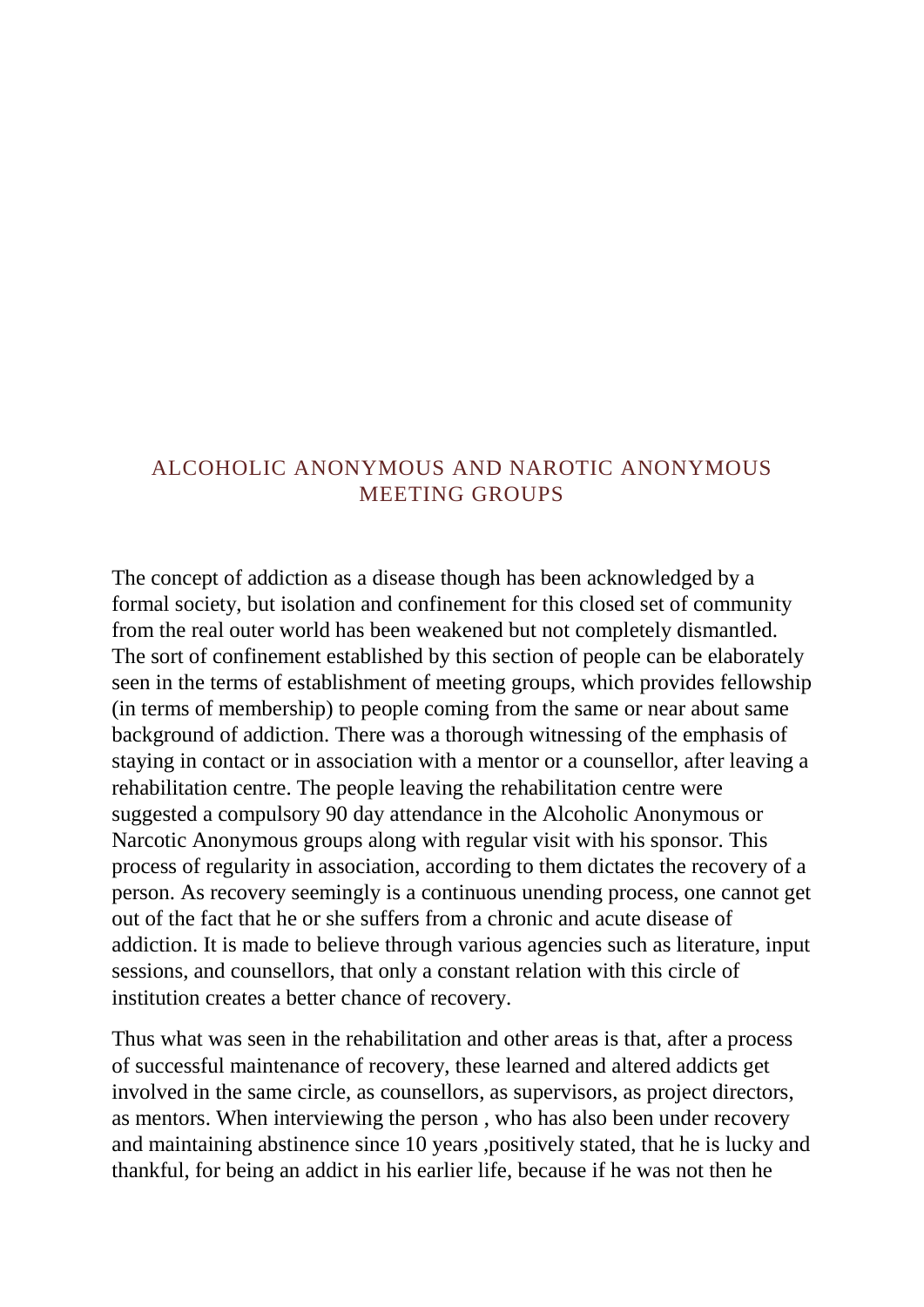would not have been introduced to this certain kind of life style. Thus the 12 step programme followed by the rehabilitation centre, and the Anonymous meeting groups which encompasses various literature, somehow alters the morality and the ethical establishments in a person. People are seen to become more religiously active through a sense of believing. It is this sense of common belief of morality, religiosity, and productivity which circulates through the structure of 12 steps that alters a person's self as a whole, namely spiritually, physically and mentally.

What I have largely experienced while talking to these people, is that this section of people both the addict and their family members who are in association with these groups, are very positive and happy as persons or at least try to be. They don't worry about life so much and live everyday at a time. The motto *"one day at a time*" is a very important concept in the lives of people affected by addiction.

The basic construction of these meetings groups, is the arrangement of a network process, where the diseased can thoroughly be in association with the system, where one can find a kind of his own, and help one feel the sense of belonging materialised through familiarity and a sense of recognition through understanding and of course a common background of distress.

Alcoholic anonymous group was created by two recovering addicts, intended reaching to people who were facing similar consequences of addiction, when according to them, a recovery could be maintained through a process of spiritual, mental and physical healing. Thus, an alteration of self as a whole was being emphasised as a sign of recovery. Unlike what medical sciences states, this community strongly believes and dictates the concept of complete abstinence from it use of substance. This concept is what largely distinguishes from the treatment of alcoholism or addiction from medical sciences. In medical science a person can retrieve back to a normal social drinker after his maintenance of addiction is successful through medicine. The concept of healing as a whole is not taken into account. The literature followed or written by this community such as **the big book** and **the blue book,** and various **international journals** largely mentions about not just addiction a disease but also acknowledges the character similarity of the diseased. Thus a commonality in personality defect which is seen in addicts can be addressed through a holistic healing process, practised and propagated by these set of closed community.

These meetings are conducted worldwide. And through attending these meeting the members enter into what they commonly refer to as a fellowship program. This fellowship though has no paper approved verification, but it is verified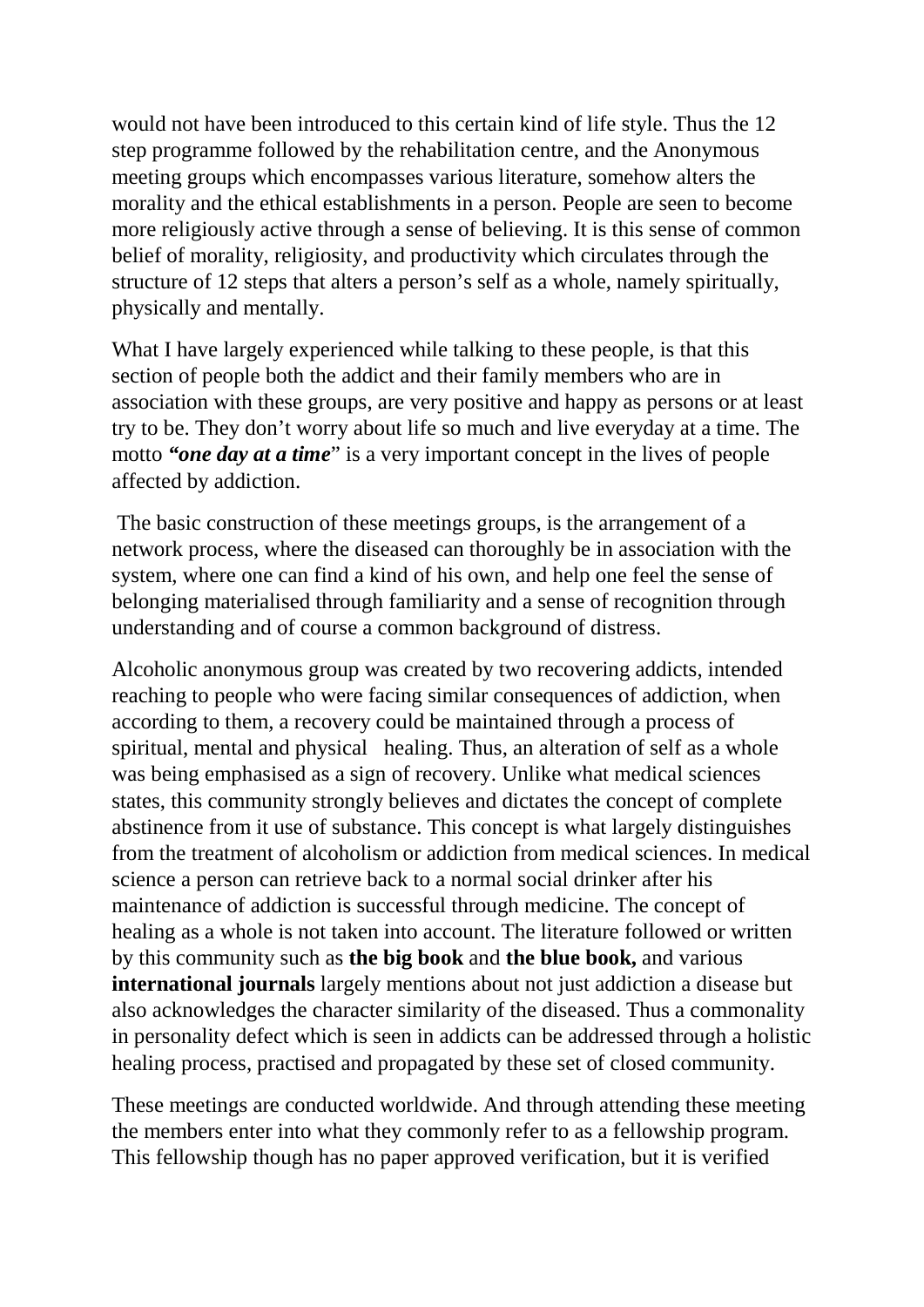through the condition of the diseased and desire to abstain from substance use. To clarify the above argument we can look at an article published in the **NA Way Magazine***- the International journal of Narcotics Anonymous (in the sharing section); [October 2008, Volume twenty five number four]:*

### **HOW IT WORKS**

MY NAME IS KIRAN. I AM FROM NEPAL. WITH ONLY EIGHT MONTHS CLEAN, I HAD TO MOVE TO QATAR (ON THE PERSIAN GULF) FOR A JOB. IT WAS VERY HARD, AS I WAS TOLD THAT IT WAS TOO EARLY IN MY RECOVERY TO MAKE SUCH A MOVE. I HAD TO MAKE THAT MOVE DUE TO SOME FAMILY REASONS. I WAS SERVING AS TREASURER IN MY HOME GROUP IN DAMAK. MY FELLOWSHIP THERE GAVE ME LOTS OF COURAGE AND SUPPORT BEFORE MY DEPARTURE. ONE MEMBER GAVE ME A COPY OF THE NA WAY MAGAZINE AND TOLD ME TO CONTACT THE NA WORLD SERVICES STAFF TO SIGN UP FOR A SUBSCRIPTION. I WAS TOLD THAT THE MAGAZINE WOULD HELP ME IF I COULD NOT FIND ANY MEETINGS IN THE GULF. I CAN STILL REMEMBER THE HUGS WE GAVE EACH OTHER BEFORE I LEFT. WHEN I REACHED QATAR, I FELT VERY LONELY, ESPECIALLY SINCE WITH THE LANGUAGE BARRIER THERE WAS NO ONE FOR ME TO COMMUNICATE WITH. SO MANY OBSESSIONS CAME, BUT ONE SENTENCE FROM THE PROGRAM HIT ME: "NO MATTER WHAT HAPPENS, YOU MUST NOT USE." I FINALLY DECIDED TO EMAIL THE NA WAY MAGAZINE. I DID NOT EVEN HOPE TO GET A QUICK RESPONSE, BUT SOMEONE WONDERFUL FROM THE WSO QUICKLY RESPONDED TO ME AND SPREAD THE WORD ABOUT MY ISOLATION IN THE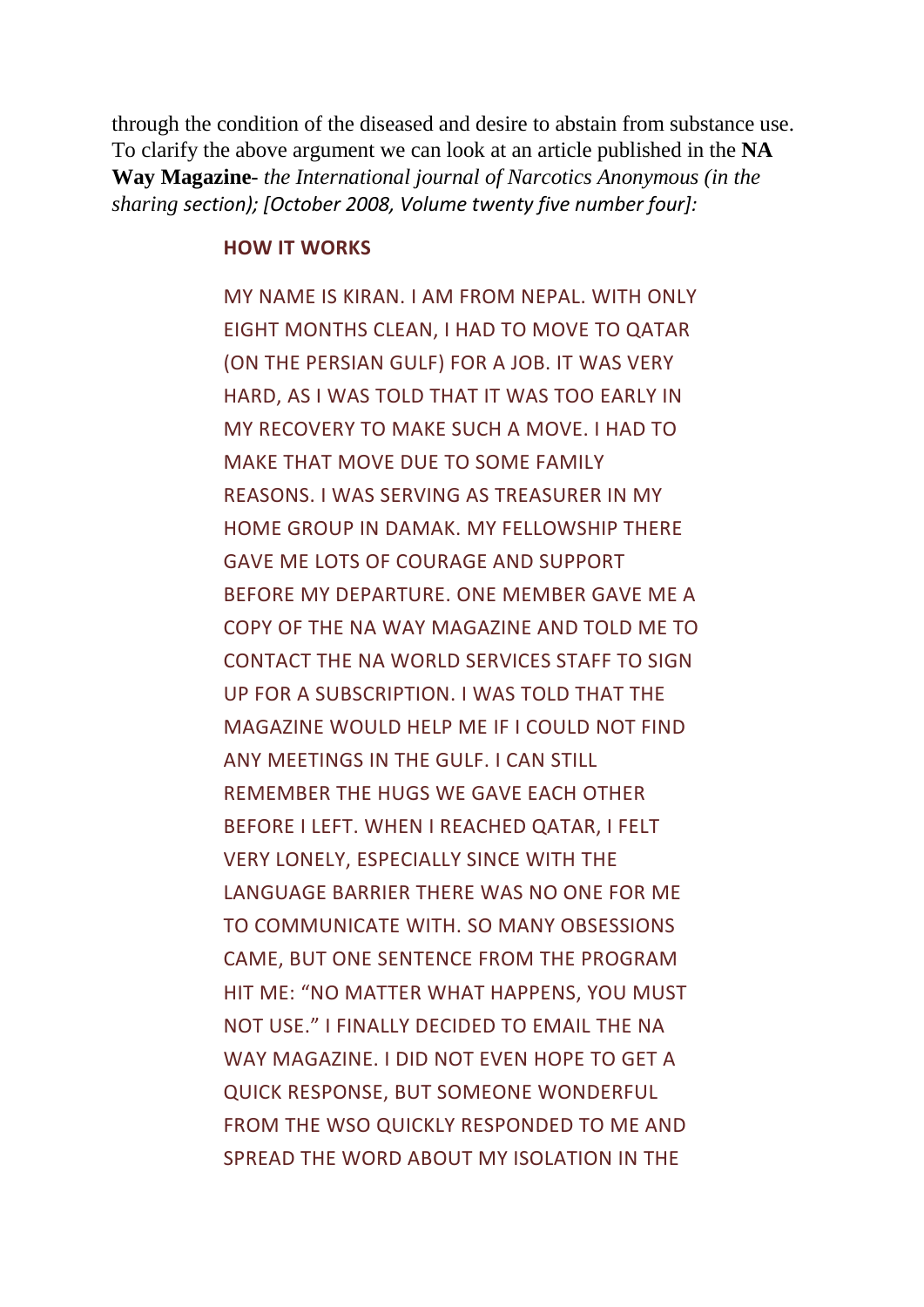GULF. SOON, AN NA MEMBER FROM A NEARBY COUNTRY CONTACTED ME AND MANAGED TO GIVE ME HIS PHONE NUMBER, AS WELL AS THE NUMBERS OF SOME NA MEMBERS IN QATAR. THE WSO HAS ALREADY ENTERED MY ADDRESS IN THE DATABASE TO RECEIVE A SUBSCRIPTION TO THE MAGAZINE, AND I AM HOPING TO RECEIVE IT SOON. THE WHOLE THING HAPPENED SO QUICKLY THAT IT WAS AMAZING TO HAVE ALL THIS WITHOUT PUTTING IN MUCH EFFORT—EXCEPT HAVING THE DESIRE NOT TO USE. I AM PLANNING TO WRITE MORE AFTER GETTING CONNECTED WITH THE FELLOWSHIP FROM HERE. THANKS TO NA, THE WSO, MY WONDERFUL FELLOWSHIP, AND MY HIGHER POWER.

KIRAN K, DOHA, QATAR

JANUARY 2005

Thus a network of connection seems to be circulating through the fellowship program. When interviewing a person, who has been in constant association with the Alcoholic Anonymous, but recently went under relapse said "it was my fellowship that brought me back to a normal self again". The AA programme believes in the process of relapse as a part of recovery. Recovery in their terms and understandings precisely means abstinence from substance abuse as long as possible. And this recovery needs years of practice and self alteration. Hence these 12 steps prove to be equivalent to a new religion which they need to imbibe within self to maintain a normal life style like a normal human in the society. Thus when the person above who had been completely abstaining from alcohol, when went under relapse, it was his fellow members which brought him for detoxification, helped his mother to arrange all the official work of the hospital. Thus what can be seen is a strong sense of community feelings within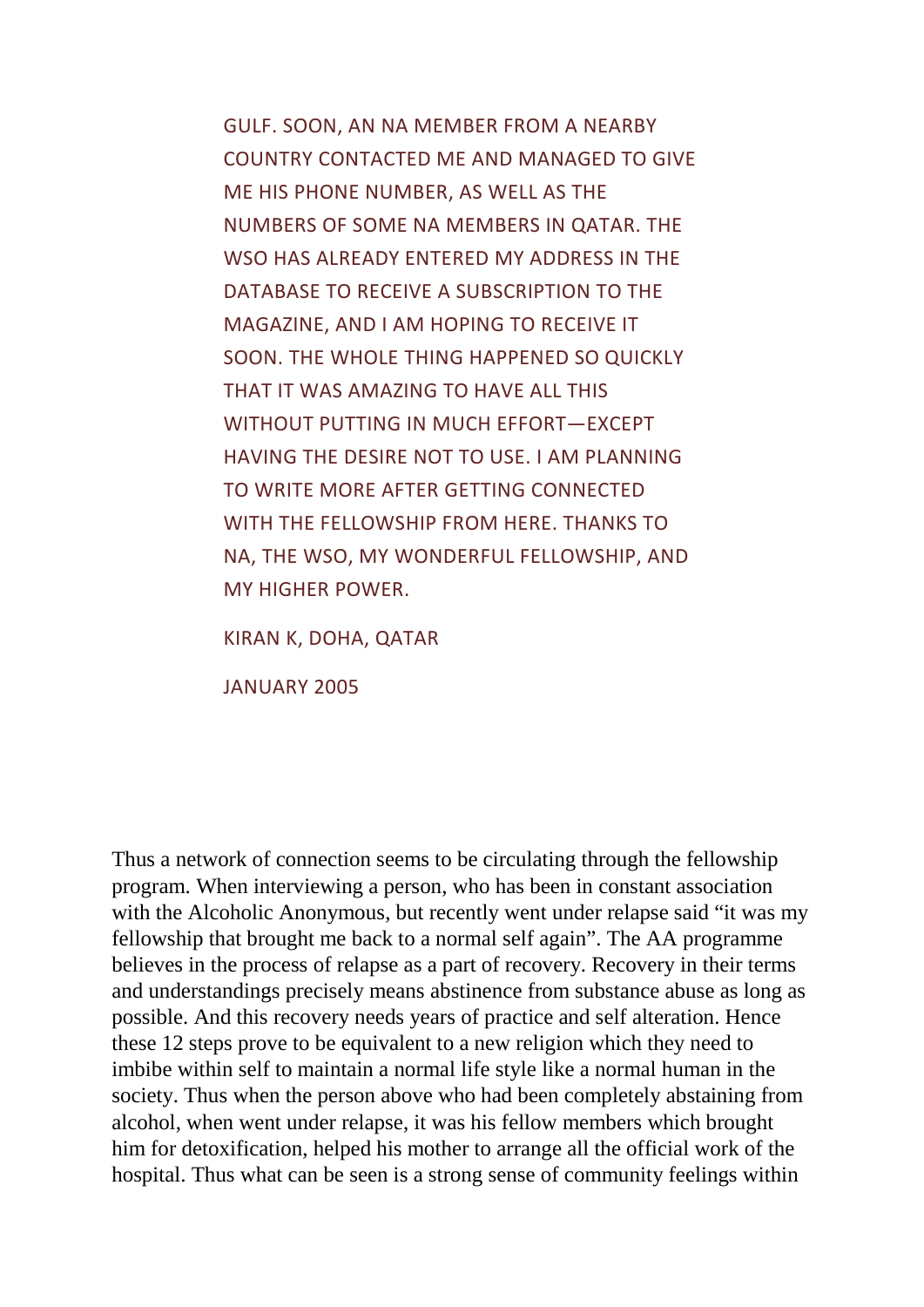the members of the group. They work for each other to overcome the faults in their lives, hence work as support group.

What once during the time of substance abuse becomes a space which leads to isolation, confinement and resentment, later through attending these meeting groups creates a space of socialization within this circle. The input sessions in the rehabilitation centre precisely emphasises on the importance of attending these meeting groups after the three month rehabilitation programme is completed. The need to be in constant association with counsellors, sponsors and members of meeting group is primarily subjected as a device for being under recovery. A belief that, a person who needs to maintain abstinence, must always be an active member of these groups.

Though alcoholic anonymous and the narcotic anonymous group strongly maintains the anonymity, but this group has great openness to anyone who needs help or feels at a disposition regarding his or her conditions of addiction. Thus individuals who might still be using his or her substance of use, or might not consider himself or herself as an addict but still has problems regarding intake of substance such as social drinker are widely called into attending these meetings. However Anonymity is an unaltered condition for these groups. Though there are open meetings held sometimes for non members to attend, the members of the meeting community precisely need to maintain anonymity of his fellow member's identity and the discussions in the group.

However the anonymity character has a different dimension attached to it. It is seen that the members who have been active for a number of years, has overcome with the fear of disclosure. Their years of being under recovery, brings a sense of self acceptance and they start to be put as role models for other addicts. Anonymity of identity is premier in the earlier stages of addiction which later turns into a concept of role model. Thus anonymity in terms of identity is not of a very solid structure.

The concept of goffman's stigma stands at place in this context. Stigmatization plays a significant role in understanding the anonymity phenomenon of this group. Though in terms of identity disclosure, anonymity remains to be sometimes on a lighter side of the process, but the life history or the discussions through sharing is very much confined within the groups. It is the process of sharing which allows an addict to maintain a process of recovery. And in these meetings they share, speak of their ills or wrong doings through inventory which leads to a process of self realization or self imaging. Hence with every session they narrate their life experience, which remains to be anonymous. Thus along with identity closure, the fear of social acceptance because of bad conduct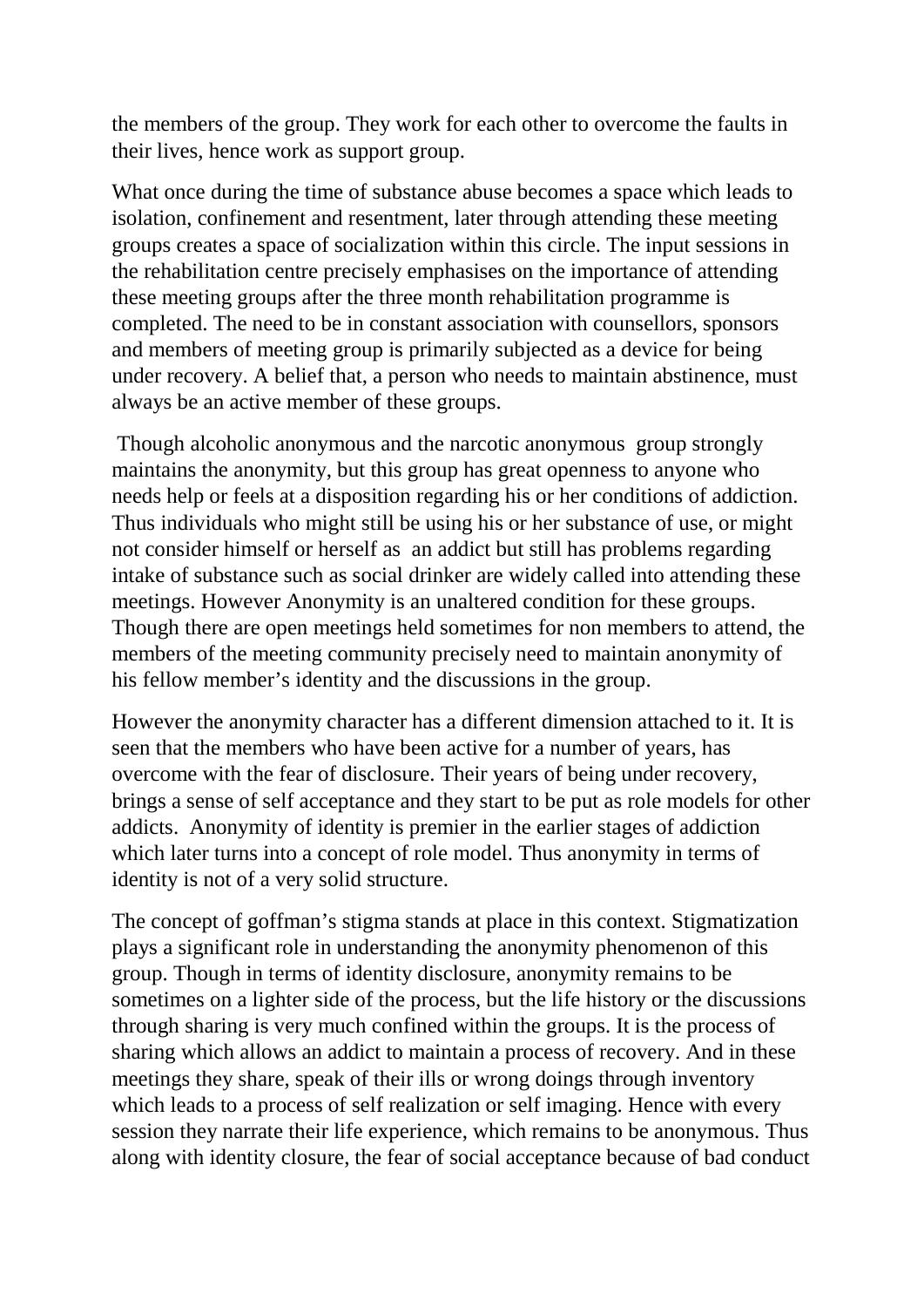which often leads to crimes and deviances, forms a reason for confinement during days of recovery.

On conducting a study on this field, the intentions of further confinement within these groups can be detected. These people return to the society to be accepted as normal but most of them remain to be rooted to these programmes through constant involvement and contribution. Even if society sees them as 'normals', they learn to demarcate themselves as being in an incurable state. As already stated, the counsellors in the rehab are majorly recovering addicts. Thus, addicts during the entire process of recovery remain to be in fixated terms with the 'kind of their own' at some level or the other. They believe in contributing in some way or the other to the lives of someone who deliberately need help or support. They feel happy serving someone in need. Hence they work as a group in a network ever reaching out to kinds of their own and then accepting them and making them a part of a community where they can be physically, mentally and spiritually mended. They, who call themselves as educated addicts, are organised individuals, who learn to live their lives in a peculiar way. They claim to be lucky for their addiction, because otherwise they would never attain such knowledge of life at a spiritual level and religious level. Their Idea of existence of God is very strong. When I was asked about my religion by a mentor, I replied by saying I don't believe in the idea of religion, I was told that this is just a phase and eventually God will show itself to me!!!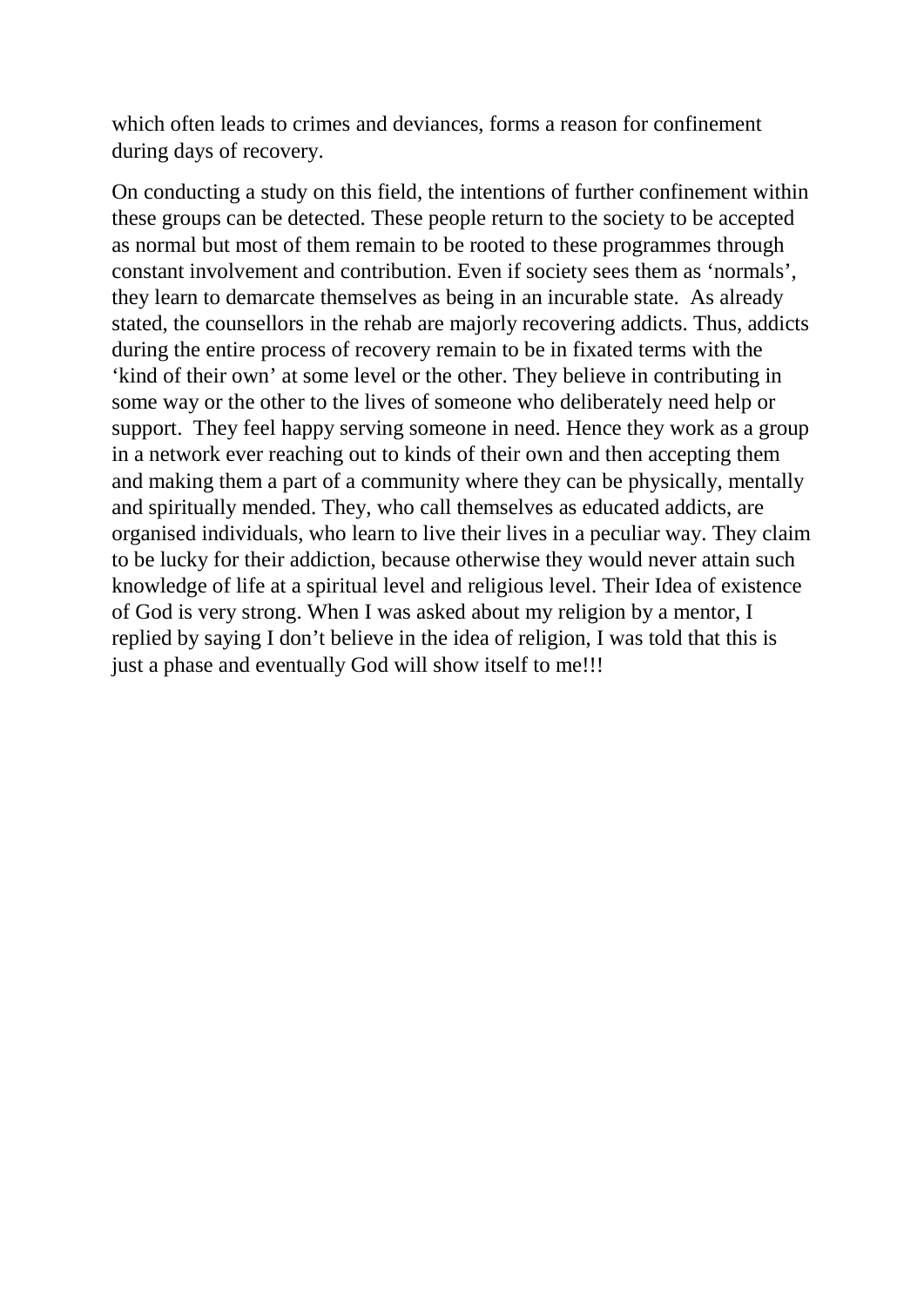## ALANON AND FAMILY ANONYMOUS MEETINGS: ADDICTION AS A FAMILY DISEASE

She has been attending Alanon meeting since 9 years. A young middle-aged woman she was with a bright face, beautiful, bold, smart practicing law. It was personally eye-opening to see such a strong figure to fall prey to such a disease. However, this disease that she acquired is not the acute disease of addiction, but an associative disease, which develops when you are in constant association with an addict, such as your husband, son and wife.

*"I always knew my husband was a social drinker. I was unaware of the fact that my husband was an alcoholic.* 

 *It was the time when my husband without any supervision abruptly stopped drinking for two days. Eventually he went under seizure and was taken to the hospital. It was in the hospital that I came to know about the condition of addiction my husband had developed.* 

 *I was constantly blamed for his alcoholism, not only my in-laws blamed me, but also my own parents, specially my mother. I was stigmatized by my surrounding society. My neighbours started naming me as drunkard's wife. I stopped attending social meetings, gatherings, marriages. When I attended a marriage, I had to wait for my husband to finish with his drinking in the function, till everyone leaves. Later I stopped dressing up properly for the fear of further discrimination. My neighbours started avoiding me I began isolating myself. I avoided socialising with people with the fear of disclosure about my personal life, and that people will eventually take advantage of my condition. I became insecure. I became overtly conscious about my physical presence in a public space, and was always suspicious of people gossiping about me.* 

 *I began distrusting my husband's every action. My mental stability was deteriorated. I stopped talking to him properly. I got into fights every day with my husband. There were times when all the windowpanes of my house were broken. I had to paste newspapers on the windows, because I knew it was no*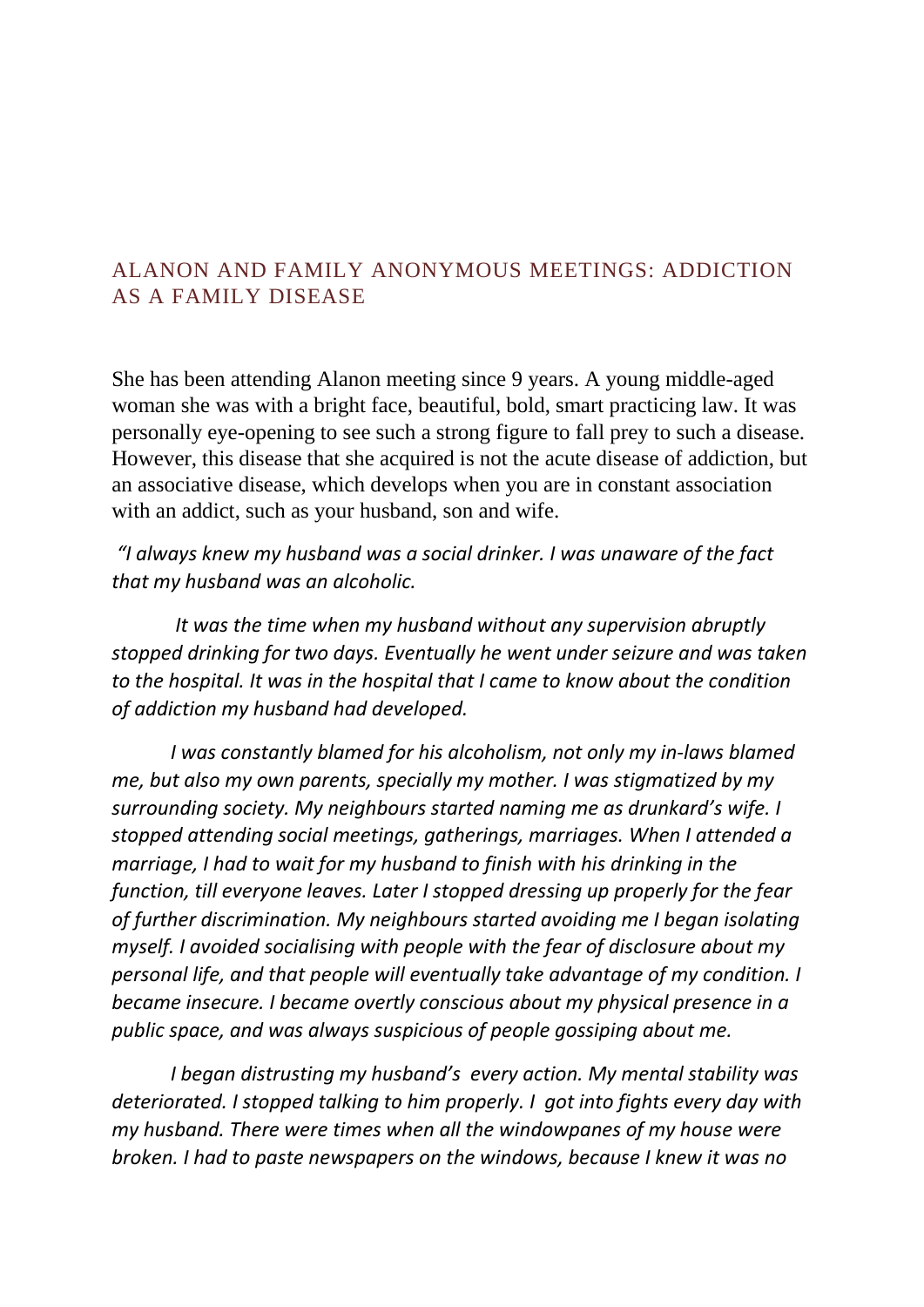*use fixing the glasses. And when the people visited, I used to make some excuses for the broken windows. I became mentally disease d without carrying the real disease.*

 *I completely neglected my 6 months old son and my six year old daughter. My whole attention was pre-occupied with my husband's moves and his moods. I completely submitted the care of her children to an outside help.* 

 *My daughter started showing disturbances in her attitude. Complains from her school became alarmingly high. She became aggressive, irritated, rude and rough in her behaviour. She regularly got into fights with her school mates. The situation where her drunkard father went to drop her to school, smelling of alcohol, made her extremely conscious around her friends. Thus, the disease crept into my daughter's life too.* 

 *I tried everything in my knowledge. I tried medications and even tried leaving my husband for a few days. Nothing worked out for me and my family. My husband could not control his addiction. It was 9 years earlier when I was introduced to ALANON meeting group, when my husband was admitted to a rehabilitation centre. And my life changed after that."*

Her entry in the ALANON meetings changed her entire attitude towards a morbid and a handicapped life. When her husband was inside the rehab, she started attending these meetings regularly every week. She mentions the first day she attended the meeting she slept well at night, after a long time. Her first encounter in the meeting surprised her, as what she saw was happiness, positivity in the members of the group. She wondered if they at all knew what she was going through. But when she was introduced to two ladies whose history was just as morbid as hers, she wondered if the secret behind this could be achieved through this meeting. The two ladies, had husbands who were clean for 8 and 7 years. She also met a woman whose husband relapsed after maintaining recovery got under substance use again. She after a long gap of atrocities, felt at place. She knew she was not alone striving for normalcy in life. She felt encouraged, hopeful, motivated and alive again. She recovered from a mental illness, weighing her down. Now she does not feel obliged to the condition of her husband anymore. She takes care of her children as well and most importantly herself first. Her daughter also recovered in the entire process, and her school now credits her for her well manner behaviour. She has been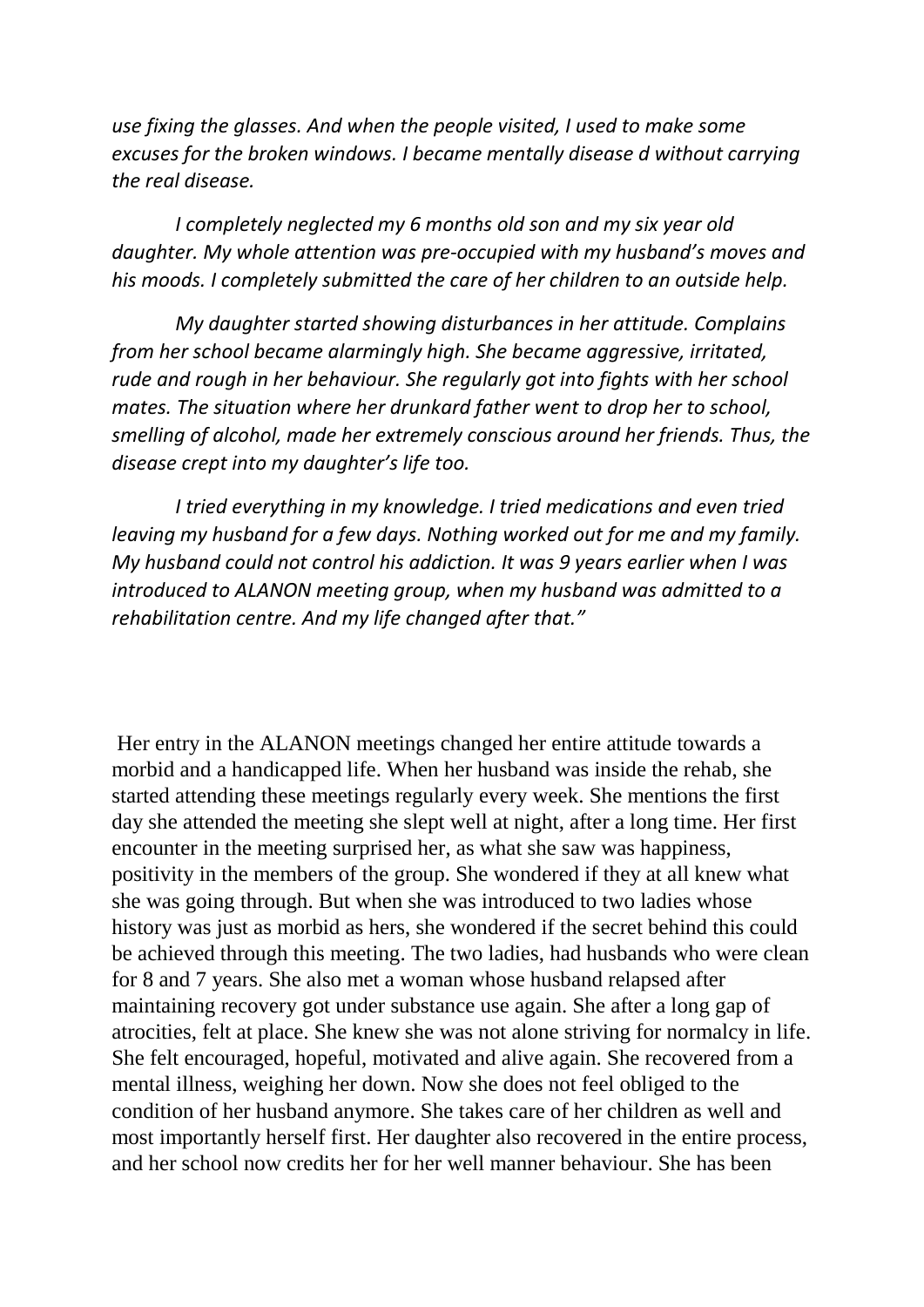attending these meetings since 10 years now and when asked will she further do so, she replied "*till the day I physically can*".

ALANON and FAMILY ANONYMOUS groups provide help to anyone whose life has been affected by an addict. ALANON works for Alcohol effected people, and FA works with people affected by other forms of addiction. Addiction is a family disease, which not only affect the physical and mental health of the person having the disease of addiction, but also creeps into the life of family members. When in a member of a family becomes an addict, he effects his surrounding environment who is in direct association with him, hence becomes a family disease. Mother, father, son, daughter, sister, brother are seen to be affected so much that they face a mental imbalance, and go into a phase of anxiety, depression, irritation ad a personality alteration. Addiction as a family disease becomes chronic in nature. On interviewing a mother of an addict, she said that she started acting like a mad person*- "I would go out of the house after a fight with my son, not knowing what I was wearing and without my slippers, I would roam around. I would become a mad person, if I did not attend these meetings.*" She faced a similar experience, of assortment in life after attending these meetings. She says *"I have submitted my son to a higher power- God, I don't worry about him anymore. I don't worry how late if he comes at night; I have learned to control my anger. I do not worry if he comes alive or dead. God has given me that strength. The meeting has given me that strength."*

These groups also work under the 12 step programme regime. They submit their son, father, daughter, husband, wife to a higher form of power. They surrender their hope through prayers to god and leave everything to almighty. These groups allow a person to come back to a normal life where they are advised to look at the situation of addiction in an alternative way. They learn to focus on the better part of life, on themselves and rest of the family members who they have been neglecting all the while. They are given advice regarding how to react to the addict in the family, and how to tackle certain situations. In an interview a lady mentioned about her friend who with the help of her meeting group had developed a strong character. *"Her husband, who was an alcoholic, once attempted to ablaze her, by setting the end (pallu) of her 'sari' on fire. What she did was, she sat still without moving in her chair. When her husband saw her not struggling or react he himself out of fear started putting the fire on her sari off, with his own bare hands. The meetings made her so strong. She became a very different person in comparison to the day one*."

The family members develop a form of resistance against the effect of being in the surrounded by an addict. What they call this process is 'leaving with love'.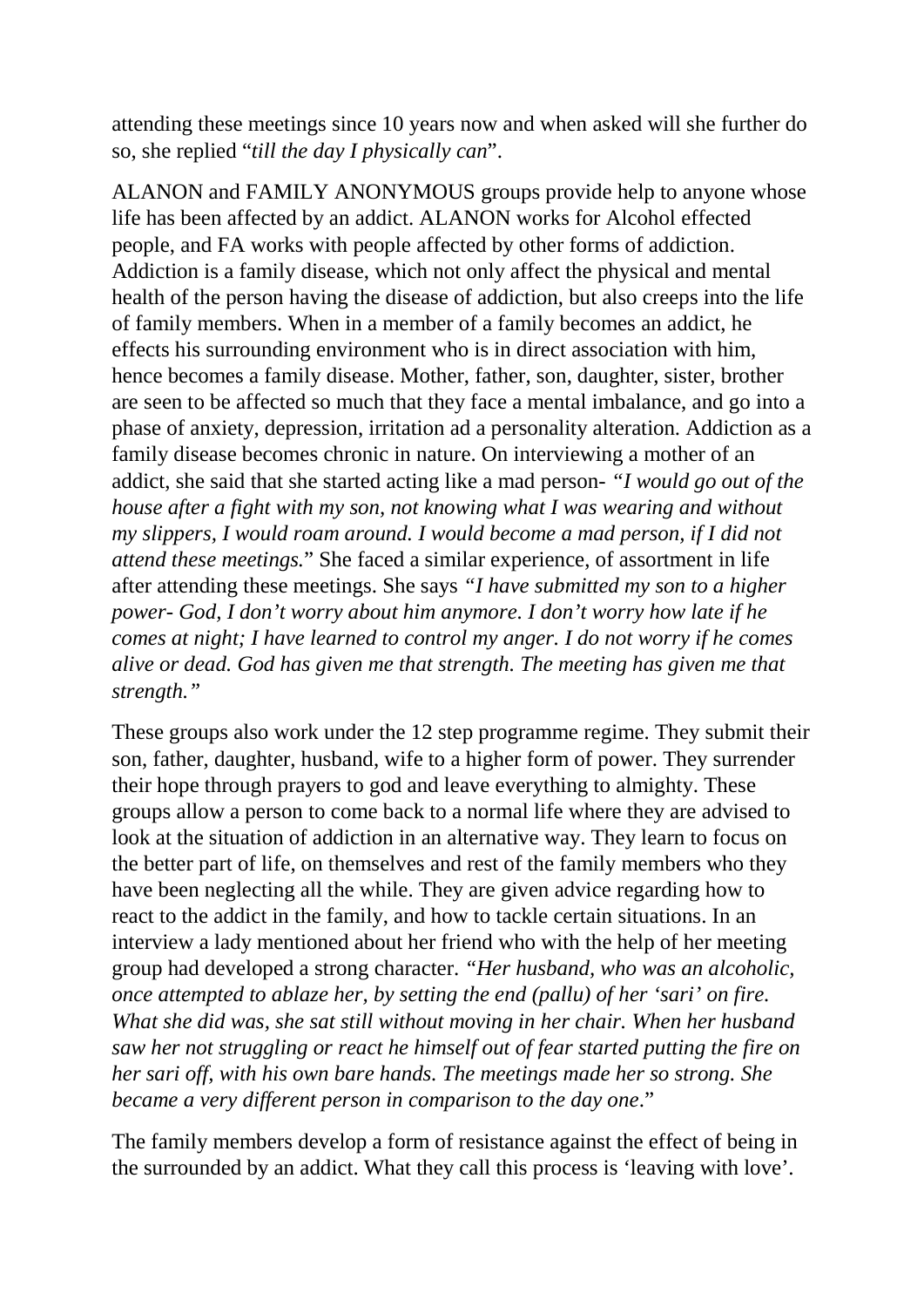They leave the addict into the hands of god, and accepts the fact that he might never come back, or even if he came back might slip away again. They accept the fact that they cannot control anybody's actions but themselves. So they start altering themselves though daily inventory, and works on self building. The concept of addiction as an incurable disease works throughout the program. They too have their own sect of literature, which they follow in every meeting, such as the red book.

It is largely seen that people who attend these meetings and stay, become active member of these organisations. They say, the people who stick to these programmes are '*chosen by god'*, because this program entirely changed their life. There are women, who still come to the meetings, even after they have separated from their husband. Women whose husband died of addiction also come to these meetings groups. They feel more at place within these group premises, which forms a sort of homogenised community. They take the role of **alternate family**, where they feel they are understood accepted and accompanied. For them the meeting not only showed them the path of how to get over addition but also guided them to live a better life and live like a 'good human being'.

Hence meeting groups works as an alternate source of family which becomes a space intimate socialization, driven by social experience and life history. Therefore they form a community in their own constructed dimensions and stick together by a sense of community feeling.

## THE STATE PROCEDURE: HARM REDUCTION POLICY AND ORAL SUSTITUTION THERAPY

Addiction may be of any kind. Many of us are addicted or obsessed with a certain particular subject. But what delineates any form of addiction to the acute form of addiction, we are referring to in this paper? The answer to this question is productivity of a human. An unproductive human is of no use to the society. Hence deriving from Foucault's concept of 'biopower' and 'governmetality', we see how a non productive population of a society is administered through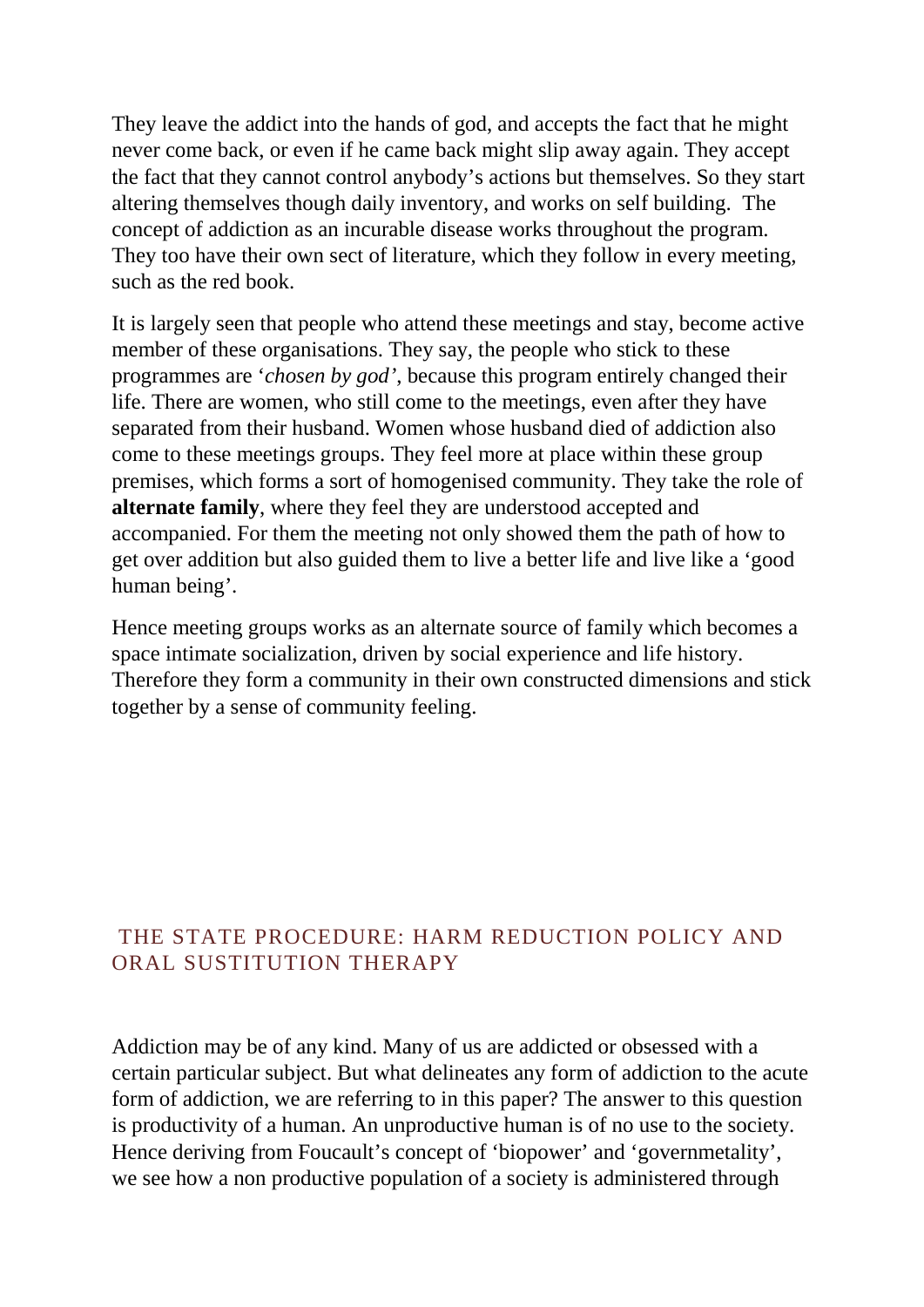certain acquirement of knowledge of human body. The direct investment of these concepts can be seen in the state initiated procedure regarding the subject of addiction.

**Harm reduction** is a set of practical strategies and ideas aimed at **reducing** negative consequences associated with drug use. **Harm Reduction** is also a movement for social justice built on a belief in, and respect for, the rights of people who use drugs.

WHO came up with such a policy to minimalize the consequences of addiction at mass level. This programme was introduced by WHO, ten years ago, and has been introduced in India a year back.

Gauhati Medical College has introduced this Harm Reduction Strategy in THE ORAL SUBSTITUTION THERAPY CENTRE of their hospital.

The harm reduction policy and the oral substitution therapy basically targets at bringing out a productive element out of a non productive entity. When asked to Dr. Hemendra Ram Phukon about the advancement of these procedures, he suggested that these policies checks that the productive unit of the society which is the 'human' does not go to waste. Oral Substitution Therapy follows the procedure of giving a person who is addicted to a certain drug, a small dosage of an alternate drug such as Methodane, which keeps in control the withdrawal symptom, as well not sedating a person, hence maintaining his or her productivity. Dr. Phukon had an enlightening belief in the purpose of the programme. This procedure was undertaken by the state through medical assistance and introduced in certain government hospitals, where a person needs to register and take his daily dosage inside the hospital itself.

What conditions a person here is that he is handed over to another form of dependence, which invariably manages to keep his productivity intact, so as to virtually fall into the category of 'normals'. Thus, what the state calls to be Harm Reduction Policy, where an addict does not go on to commit deviances in the society, is handed over an another form of substance to keep an addict and the society out of inconvenience.

But when interviewing the project director of the rehabilitation centre, his comments on this form of controlled casualties were to some extent broader than what medical procedure suggested. Though he mentioned the addicts who could not afford mentally and physically to undergo the program of the rehabilitation centre, could use oral substitution therapy as an alternate resource, but these initiatives does not substantially work for an individual in the long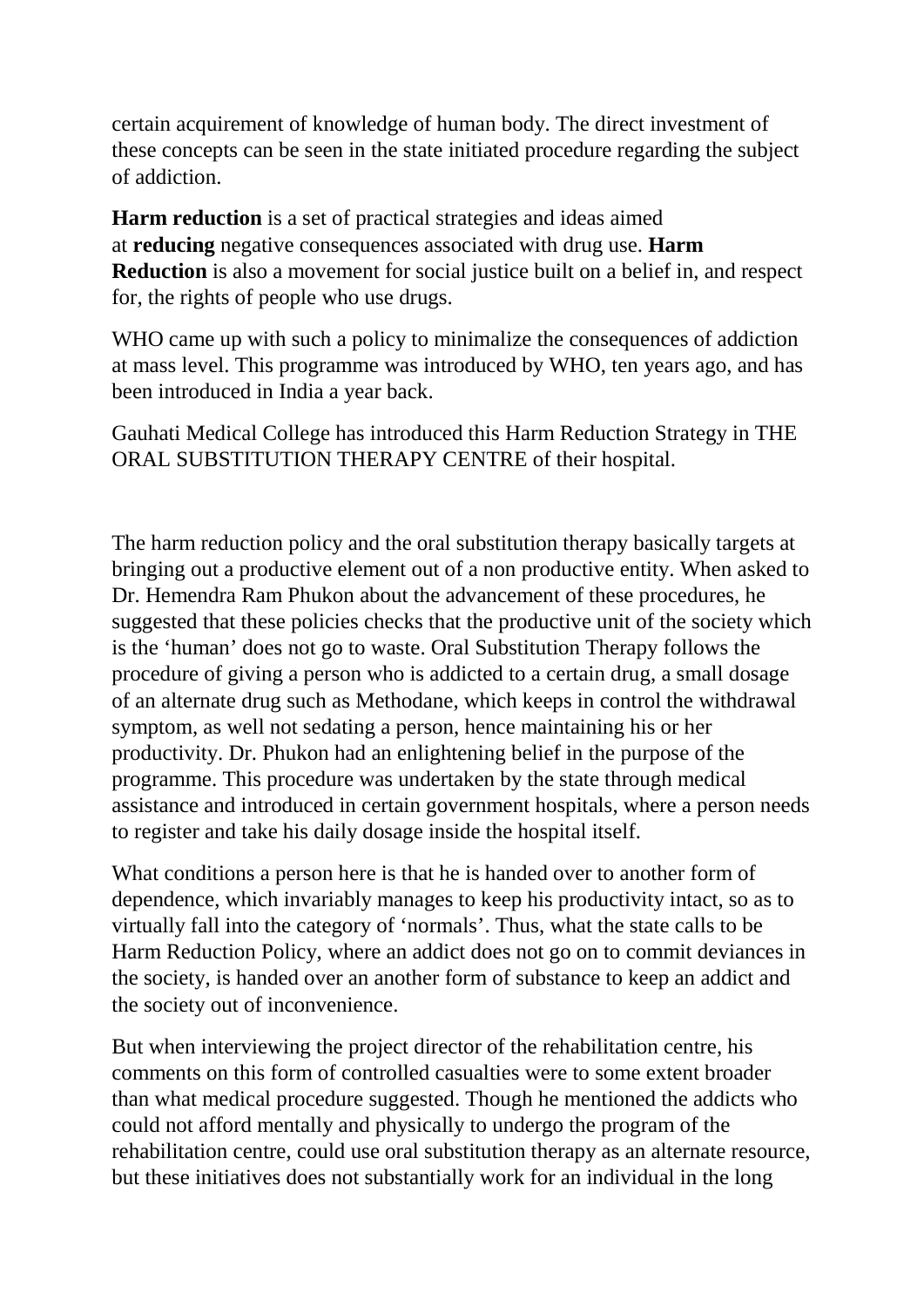run. Though OST and HRP brings out a method to maintain a productive society, but an individual as a whole remains to be dependent and remains to be addicted. His use of substance decreases and is legalised but he still remains a dependent on drugs. And most of the time, a person is seen to get addicted to the alternate substance or go back to a relapse.

### CONCLUSION AND ANALYSIS

Woking in a rehabilitation centre as an intern has worked in my advantage. I was to a large extent able to gain trust of my subjects, which proved to be very useful for my study. Also speaking to Dr. Hemendra Ram Phukon gave me a broader lens to approach my scope of analysis. This paper receives very intrinsic detailing of a closed community of addicts and look at the life of an addict from a different standpoint. However, a few major analysis can be extracted from my entire study, which gives this research its meaning.

One of the major emphases I am attempting to put forward is the picture of a formation of a closed communalised group of population, which existence remains to be veiled in the society. Addicts remain to be in constant association with people of their own kind, through institutional arrangements of meetings and various other agencies. Though recovering addicts, over time goes back to the society, as cured and normal people, they maintain a deep rooted adherence to their identity as addicts who need to maintain a recovery process. And this is achieved by being inside a community. A sense of commonality in history, builds up a space where a feeling of belonging to a certain community, leads to adherence to such a level. People who maintain the 12 step program throughout their lives, imbibes it within ones' self as a religion in itself. Thus addicts following 12 steps programme maintains a different religion, and accept the fact that they can never go back to being 'normals' in the society. Their religion asks them to abstain from certain things and certain procedure of worldly pleasures, thereby separating them from experiencing society in a normal way.

Further, this sense of homogenous feelings also is inscribed within families of addicts as mentioned in the earlier section. Families attend meetings even when their main purpose no longer stands valid. What they adhere to is a community of who can understand the language they speak. Thus what is constructed in this form of socializations is that of an alternative family.